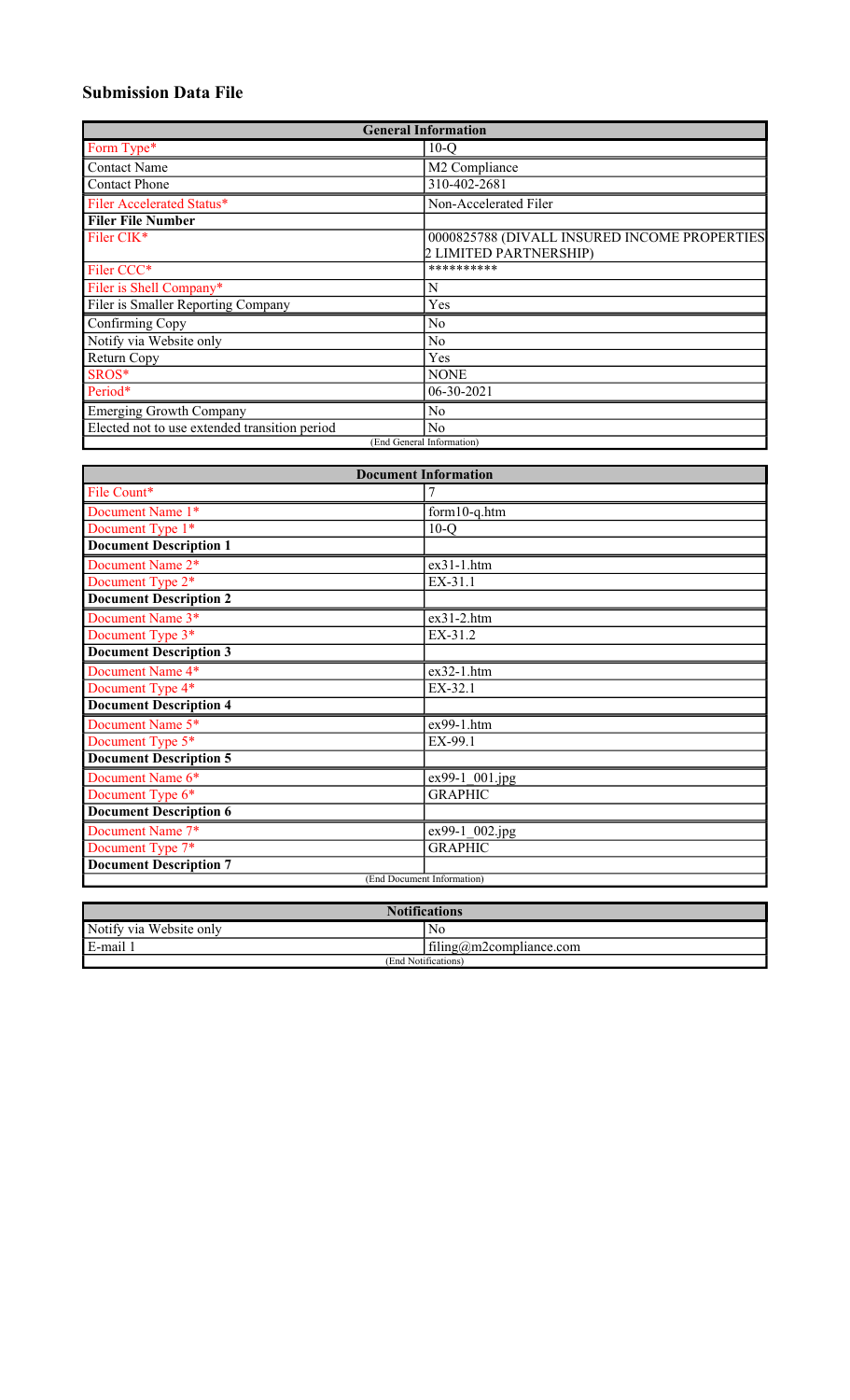# **UNITED STATES SECURITIES AND EXCHANGE COMMISSION WASHINGTON, D.C. 20549**

# **FORM 10-Q**

*(Mark One)*

☒ QUARTERLY REPORT PURSUANT TO SECTION 13 OR 15(d) OF THE SECURITIES EXCHANGE ACT OF 1934

For the quarterly period ended June 30, 2021

OR

 $\square$  TRANSITION REPORT PURSUANT TO SECTION 13 OR 15(d) OF THE SECURITIES EXCHANGE ACT OF 1934

For the transition period from to

Commission file number **0-17686**

# **DIVALL INSURED INCOME PROPERTIES 2 LIMITED PARTNERSHIP**

*(Exact name of registrant as specified in its charter)*

| Wisconsin                              | 39-1606834                 |
|----------------------------------------|----------------------------|
| (State or other jurisdiction of        | (I.R.S. Employer           |
| <i>incorporation or organization</i> ) | <i>Identification No.)</i> |

1900 W 75th Street, Suite 100, Prairie Village, KS 66208 *(Address of principal executive offices, including zip code)*

(816) 421-7444

*(Registrant's telephone number, including area code)*

Securities registered pursuant to Section 12(b) of the Securities Exchange Act of 1934:

| elass | ra.<br>$ -$<br>ചവി ല<br>$\lambda$ | nn<br>which<br>registered.<br>:har<br>each<br>ገጥና |
|-------|-----------------------------------|---------------------------------------------------|
| None  | $\mathbf{N}$                      | N/A                                               |
|       |                                   |                                                   |

Indicate by check mark whether the registrant (1) has filed all reports required to be filed by Section 13 or 15(d) of the Securities Exchange Act of 1934 during the preceding 12 months (or such shorter period that the registrant was required to file such reports), and (2) has been subject to such filing requirements for the past 90 days. Yes  $\boxtimes$  No  $\Box$ 

Indicate by check mark whether the registrant has submitted electronically every Interactive Data File required to be submitted pursuant to Rule 405 of Regulation S-T (§232.405 of this chapter) during the preceding 12 months (or for such shorter period that the registrant was required to submit such files). Yes  $\boxtimes$  No  $\Box$ 

Indicate by check mark whether the registrant is a large accelerated filer, an accelerated filer, a non-accelerated filer, a smaller reporting company, or an emerging growth company. See the definitions of "large accelerated filer", "accelerated filer", "smaller reporting company" and "emerging growth company" in Rule 12b-2 of the Exchange Act.

Large accelerated filer □ Accelerated filer □ Non-accelerated filer ⊠ Smaller Reporting Company ⊠ Emerging growth company ☐

If an emerging growth company, indicate by check mark if the registrant has elected not to use the extended transition period for complying with any new or revised financial accounting standards provided pursuant to Section 13(a) of the Exchange Act.  $\Box$ 

Indicate by check mark whether the registrant is a shell company (as defined in Rule 12b-2 of the Exchange Act).

 $\mathbf{Yes} \ \square \ \mathbf{No} \ \boxtimes$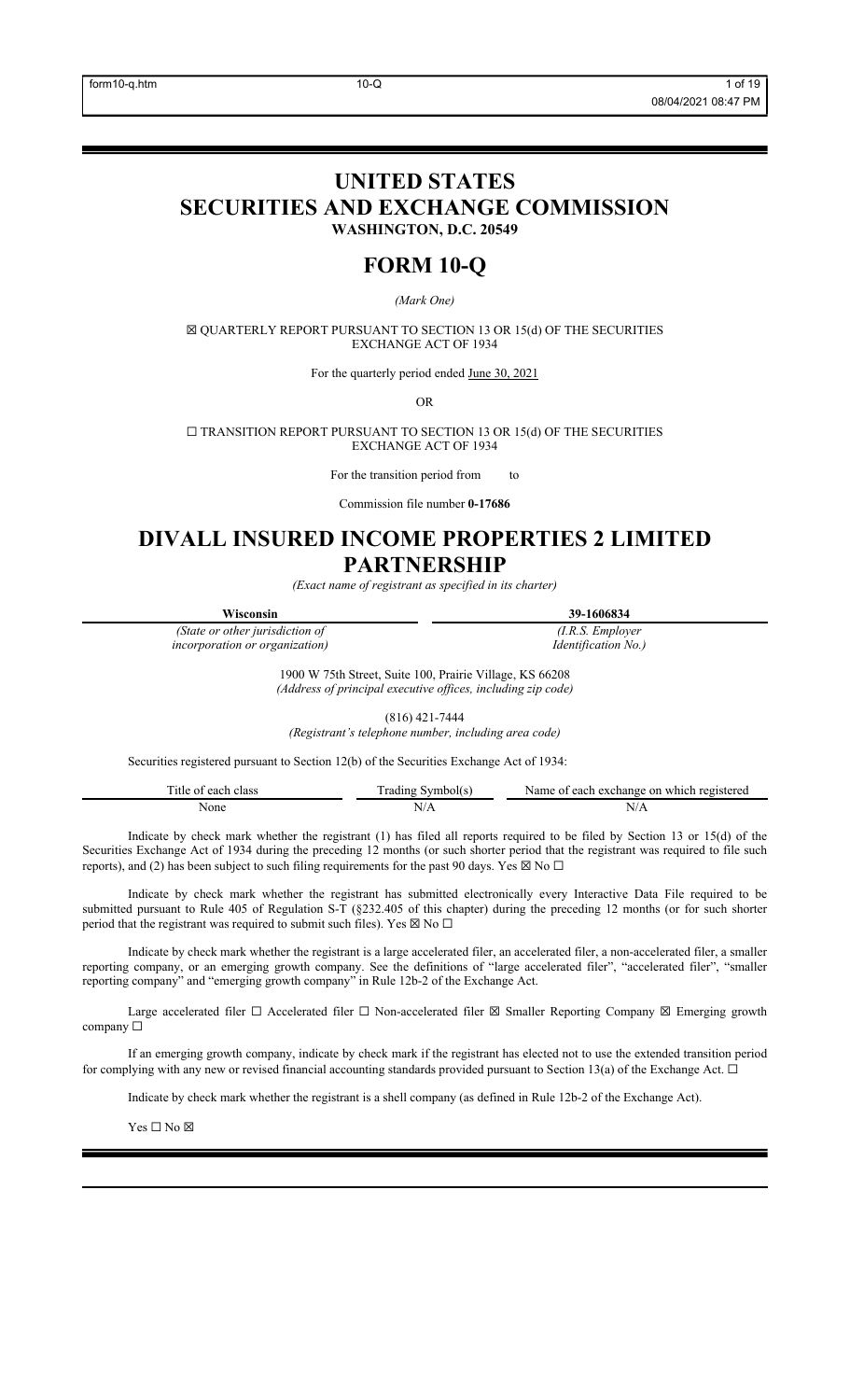# TABLE OF CONTENTS

#### DIVALL INSURED INCOME PROPERTIES 2 LIMITED PARTNERSHIP FORM 10-Q FOR THE PERIOD ENDED JUNE 30, 2021

|                                                                                                      | Page |
|------------------------------------------------------------------------------------------------------|------|
| <b>PART I. Financial Information</b>                                                                 |      |
| Item 1. Financial Statements (unaudited)                                                             | 3    |
| <u>Item 2. Management's Discussion and Analysis of Financial Condition and Results of Operations</u> | 13   |
| Item 3. Quantitative and Qualitative Disclosure About Market Risk                                    | 17   |
| Item 4. Controls and Procedures                                                                      | 17   |
| <b>PART II. Other Information</b>                                                                    |      |
| Item 1. Legal Proceedings                                                                            | 18   |
| Item 1A. Risk Factors                                                                                | 18   |
| Item 2. Unregistered Sale of Equity Securities and Use of Proceeds                                   | 18   |
| Item 3. Defaults Upon Senior Securities                                                              | 18   |
| Item 4. Mine Safety Disclosures                                                                      | 18   |
| Item 5. Other Information                                                                            | 18   |
| Item 6. Exhibits                                                                                     | 18   |
| <b>Signatures</b>                                                                                    | 19   |
| 2                                                                                                    |      |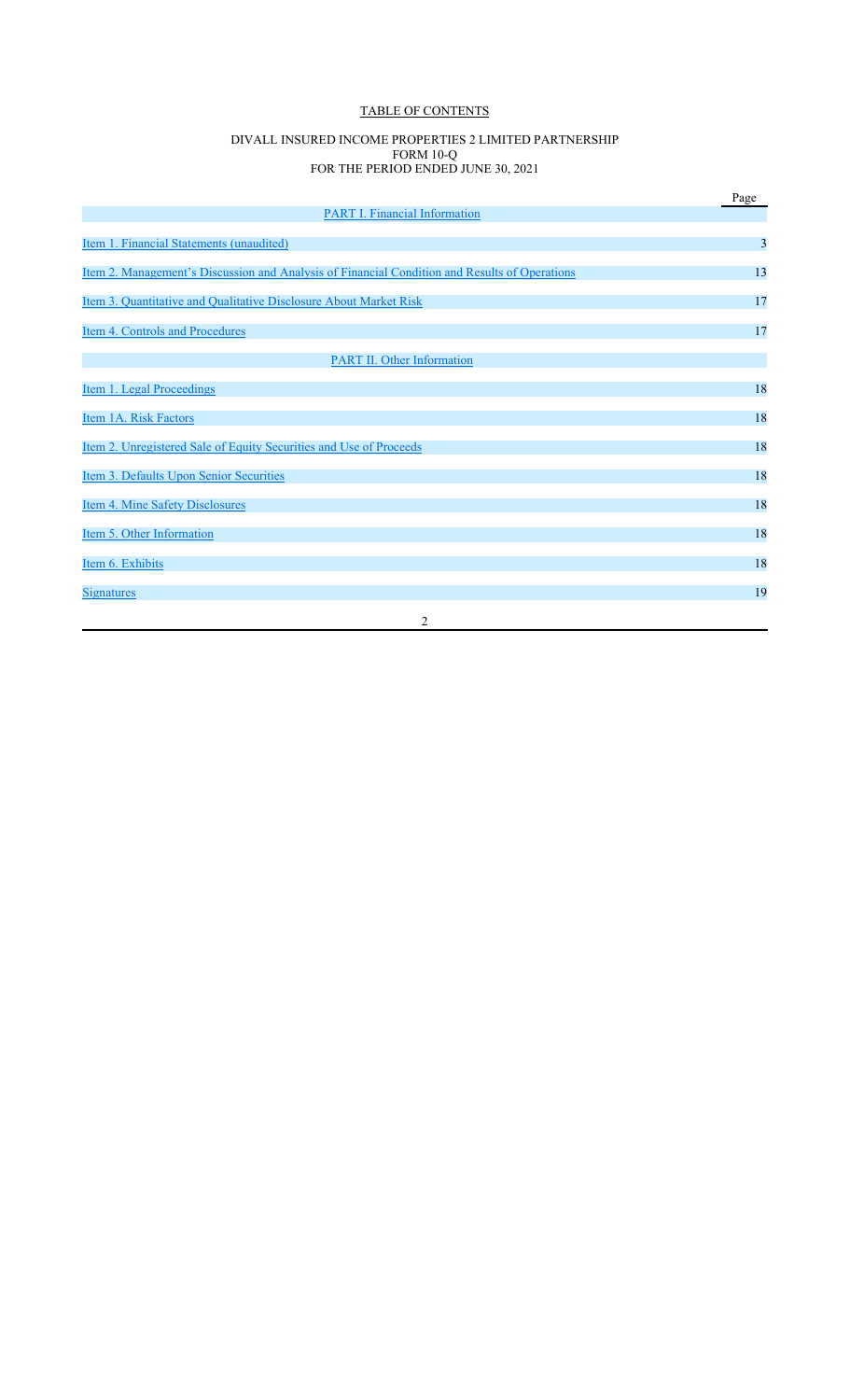## **PART I - FINANCIAL INFORMATION Item 1. Financial Statements**

# **DIVALL INSURED INCOME PROPERTIES 2 LIMITED PARTNERSHIP**

# **CONDENSED BALANCE SHEETS**

# **June 30, 2021 and December 31, 2020**

# **ASSETS**

|                                                    |      | June 30,<br>2021<br>(unaudited) | December 31,<br>2020 |             |  |
|----------------------------------------------------|------|---------------------------------|----------------------|-------------|--|
| <b>ASSETS</b>                                      |      |                                 |                      |             |  |
| <b>INVESTMENT PROPERTIES: (Note 3)</b>             |      |                                 |                      |             |  |
|                                                    |      |                                 |                      |             |  |
| Land                                               | \$   | 2,794,122                       | \$                   | 2,794,122   |  |
| <b>Buildings</b>                                   |      | 4,017,412                       |                      | 4,017,412   |  |
| Accumulated depreciation                           |      | (4,008,331)                     |                      | (3,985,582) |  |
|                                                    |      |                                 |                      |             |  |
| Net investment properties                          |      | 2,803,203                       |                      | 2,825,952   |  |
|                                                    |      |                                 |                      |             |  |
| <b>OTHER ASSETS:</b>                               |      |                                 |                      |             |  |
|                                                    |      |                                 |                      |             |  |
| Cash                                               |      | 200,010                         |                      | 72,244      |  |
| Investments held in Indemnification Trust (Note 7) |      | 479,805                         |                      | 479,805     |  |
| Security deposits escrow                           |      | 64,409                          |                      | 64,393      |  |
| Rents and other receivables                        |      | 65,723                          |                      | 665,415     |  |
| Deferred tenant award proceeds escrow              |      |                                 |                      | 18,290      |  |
| Prepaid insurance                                  |      | 2,027                           |                      | 5,068       |  |
| Deferred charges, net                              |      | 368,916                         |                      | 171,213     |  |
| Total other assets                                 |      | 1,180,890                       |                      | 1,476,428   |  |
|                                                    |      |                                 |                      |             |  |
| Total assets                                       | $\$$ | 3,984,093                       | \$                   | 4,302,380   |  |

The accompanying notes to the financial statements are an integral part of these statements.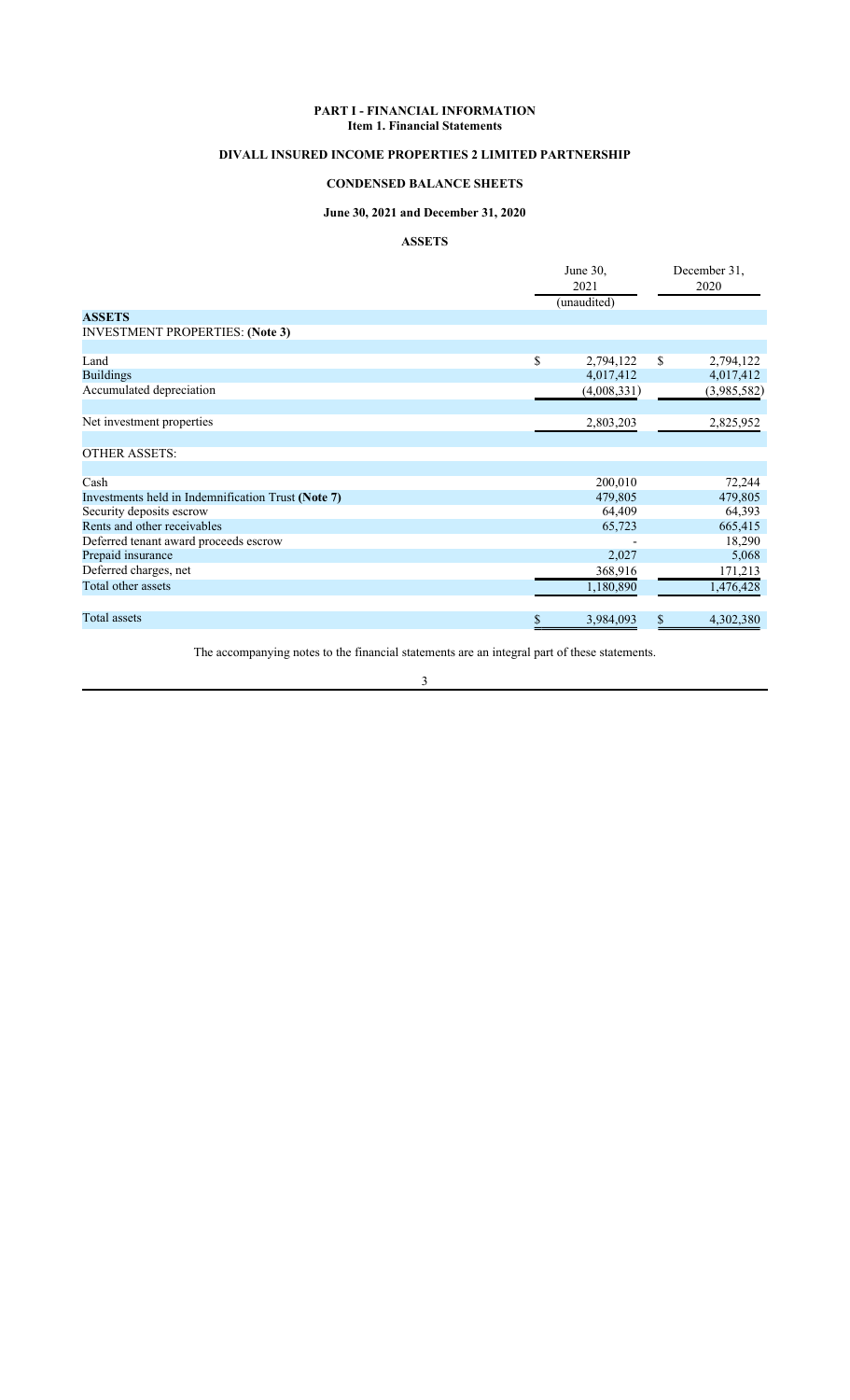# **CONDENSED BALANCE SHEETS**

# **June 30, 2021 and December 31, 2020**

# **LIABILITIES AND PARTNERS' CAPITAL**

|                                                                                             | June 30,<br>2021<br>(unaudited) | December 31,<br>2020 |
|---------------------------------------------------------------------------------------------|---------------------------------|----------------------|
| <b>LIABILITIES AND PARTNERS' CAPITAL</b>                                                    |                                 |                      |
| <b>CURRENT LIABILITIES:</b>                                                                 |                                 |                      |
| Accounts payable and accrued expenses                                                       | \$<br>168,313                   | \$<br>16,047         |
| Due to General Partner (Note 5)                                                             | 865                             | 718                  |
| Deferred rent                                                                               |                                 | 18,289               |
| Security deposits                                                                           | 64,340                          | 64,340               |
| Total current liabilities                                                                   | 233,518                         | 99,394               |
|                                                                                             |                                 |                      |
| CONTINGENCIES AND COMMITMENTS (Notes 6 and 7)                                               |                                 |                      |
| PARTNERS' CAPITAL: (Notes 1 and 4)                                                          |                                 |                      |
| General Partner -                                                                           |                                 |                      |
| Cumulative net income (retained earnings)                                                   | 387,541                         | 384,051              |
| Cumulative cash distributions                                                               | (160, 340)                      | (158, 944)           |
|                                                                                             | 227,201                         | 225,107              |
| Limited Partners (46,280.3 interests outstanding at June 30, 2021 and December 31,<br>2020) |                                 |                      |
| Capital contributions                                                                       | 46,280,300                      | 46,280,300           |
| Offering costs                                                                              | (6,921,832)                     | (6,921,832)          |
| Cumulative net income (retained earnings)                                                   | 44,732,403                      | 44,386,908           |
| Cumulative cash distributions                                                               | (79, 727, 268)                  | (78, 927, 268)       |
|                                                                                             | 4,363,603                       | 4,818,108            |
| Former General Partner -                                                                    |                                 |                      |
| Cumulative net income (retained earnings)                                                   | 707,513                         | 707,513              |
| Cumulative cash distributions                                                               | (1, 547, 742)                   | (1, 547, 742)        |
|                                                                                             | (840,229)                       | (840,229)            |
| Total partners' capital                                                                     | 3,750,575                       | 4,202,986            |
|                                                                                             |                                 |                      |
| Total liabilities and partners' capital                                                     | \$<br>3,984,093                 | \$<br>4,302,380      |

The accompanying notes to the financial statements are an integral part of these statements.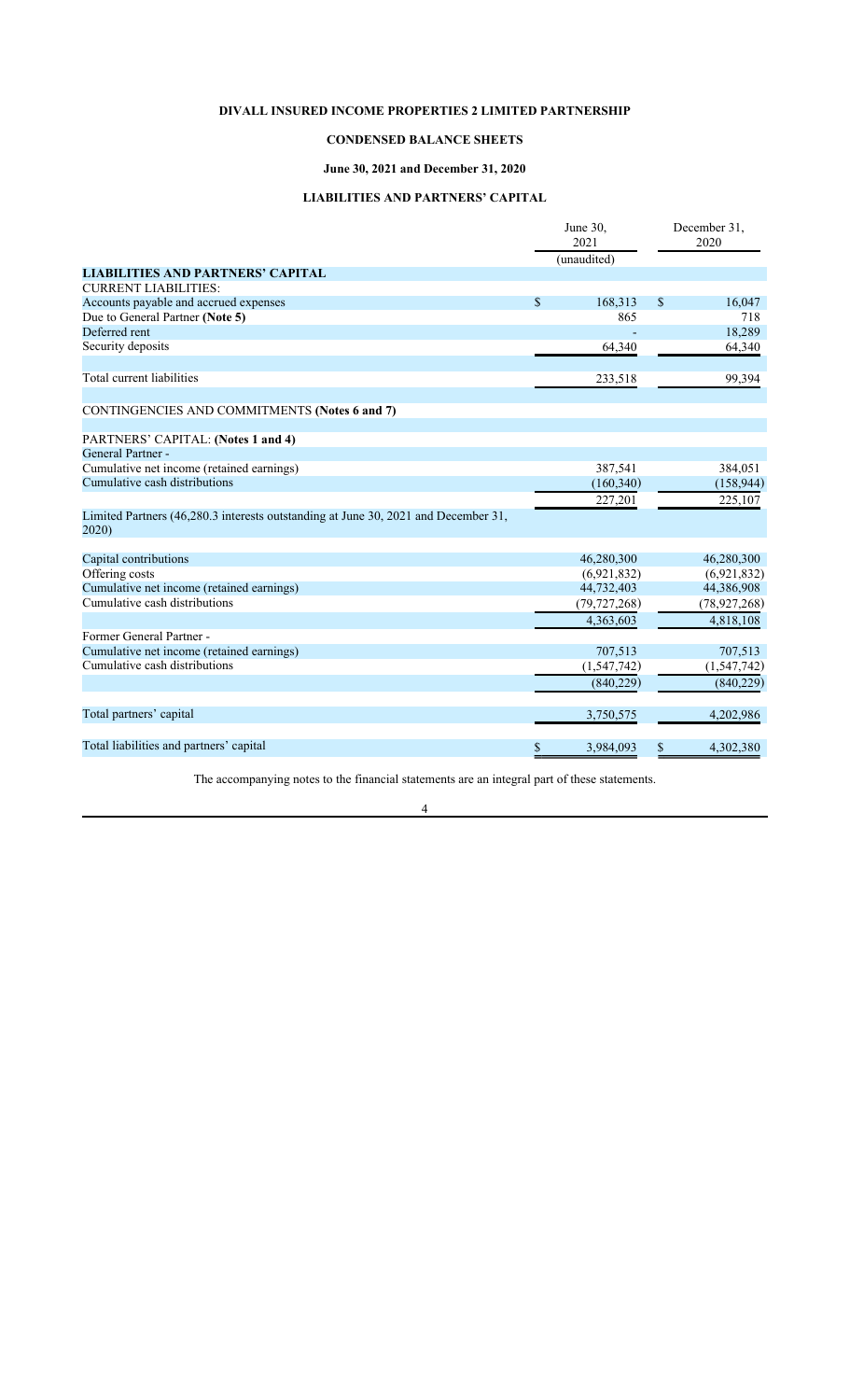# **CONDENSED STATEMENTS OF INCOME**

# **For the Three and Six Month Periods Ended June 30, 2021 and 2020**

|                                                                 |                    | Three months ended              |               |                                   |               | Six months ended                |               |                                   |  |
|-----------------------------------------------------------------|--------------------|---------------------------------|---------------|-----------------------------------|---------------|---------------------------------|---------------|-----------------------------------|--|
|                                                                 |                    | June 30.<br>2021<br>(unaudited) |               | June $30.$<br>2020<br>(unaudited) |               | June 30.<br>2021<br>(unaudited) |               | June $30.$<br>2020<br>(unaudited) |  |
| <b>OPERATING REVENUES:</b>                                      |                    |                                 |               |                                   |               |                                 |               |                                   |  |
| Rental income (Note 3)                                          | \$                 | 357,745                         | \$            | 382,504                           | \$            | 706,936                         | \$            | 602,275                           |  |
| <b>TOTAL OPERATING REVENUES</b>                                 | \$                 | 357,745                         | $\mathcal{S}$ | 382,504                           | $\mathbf{s}$  | 706,936                         | $\mathcal{S}$ | 602,275                           |  |
| <b>EXPENSES:</b>                                                |                    |                                 |               |                                   |               |                                 |               |                                   |  |
| Partnership management fees (Note 5)                            | \$                 | 68,079                          | $\mathbb{S}$  | 72,075                            | $\mathbb{S}$  | 138,822                         | $\mathbb{S}$  | 143,296                           |  |
| Insurance                                                       |                    | 1,520                           |               | 1,452                             |               | 3.040                           |               | 2,947                             |  |
| General and administrative                                      |                    | 14.365                          |               | 15.425                            |               | 42,544                          |               | 47,476                            |  |
| Advisory Board fees and expenses                                |                    | 1.750                           |               | 1.750                             |               | 3,500                           |               | 3,500                             |  |
| Professional services                                           |                    | 32,029                          |               | 32,845                            |               | 122,420                         |               | 137,964                           |  |
| Depreciation                                                    |                    | 11,374                          |               | 30,282                            |               | 22,749                          |               | 60,564                            |  |
| Amortization                                                    |                    | 12,465                          |               | 6,899                             |               | 24,930                          |               | 13,798                            |  |
| TOTAL OPERATING EXPENSES                                        |                    | 141,582                         | \$.           | 160,728                           | S.            | 358,005                         | \$.           | 409,545                           |  |
| <b>OTHER INCOME</b>                                             |                    |                                 |               |                                   |               |                                 |               |                                   |  |
| Other interest income                                           |                    | 20                              |               | 3,921                             |               | 54                              |               | 4,041                             |  |
| <b>TOTAL OTHER INCOME</b>                                       | $\mathbf{\hat{s}}$ | 20                              | $\mathbb{S}$  | 3,921                             | $\mathbf{\$}$ | 54                              | $\mathcal{S}$ | 4,041                             |  |
| <b>NET INCOME</b>                                               | \$                 | 216,183                         | \$            | 225,697                           | \$            | 348,985                         | $\mathbb{S}$  | 196,771                           |  |
| NET INCOME ALLOCATED - GENERAL PARTNER                          | \$                 | 2,162                           | \$            | 2,257                             | \$            | 3,490                           | \$            | 1,968                             |  |
| NET INCOME ALLOCATED - LIMITED PARTNERS                         | \$                 | 214,021                         | \$            | 223,440                           |               | 345,495                         | \$            | 194,803                           |  |
| Based on 46,280.3 interests outstanding: (Basic and<br>diluted) |                    |                                 |               |                                   |               |                                 |               |                                   |  |
| NET INCOME PER LIMITED PARTNERSHIP<br><b>INTEREST</b>           | S                  | 4.62                            | \$.           | 4.83                              |               | 7.46                            | \$            | 4.21                              |  |

The accompanying notes to the financial statements are an integral part of these statements.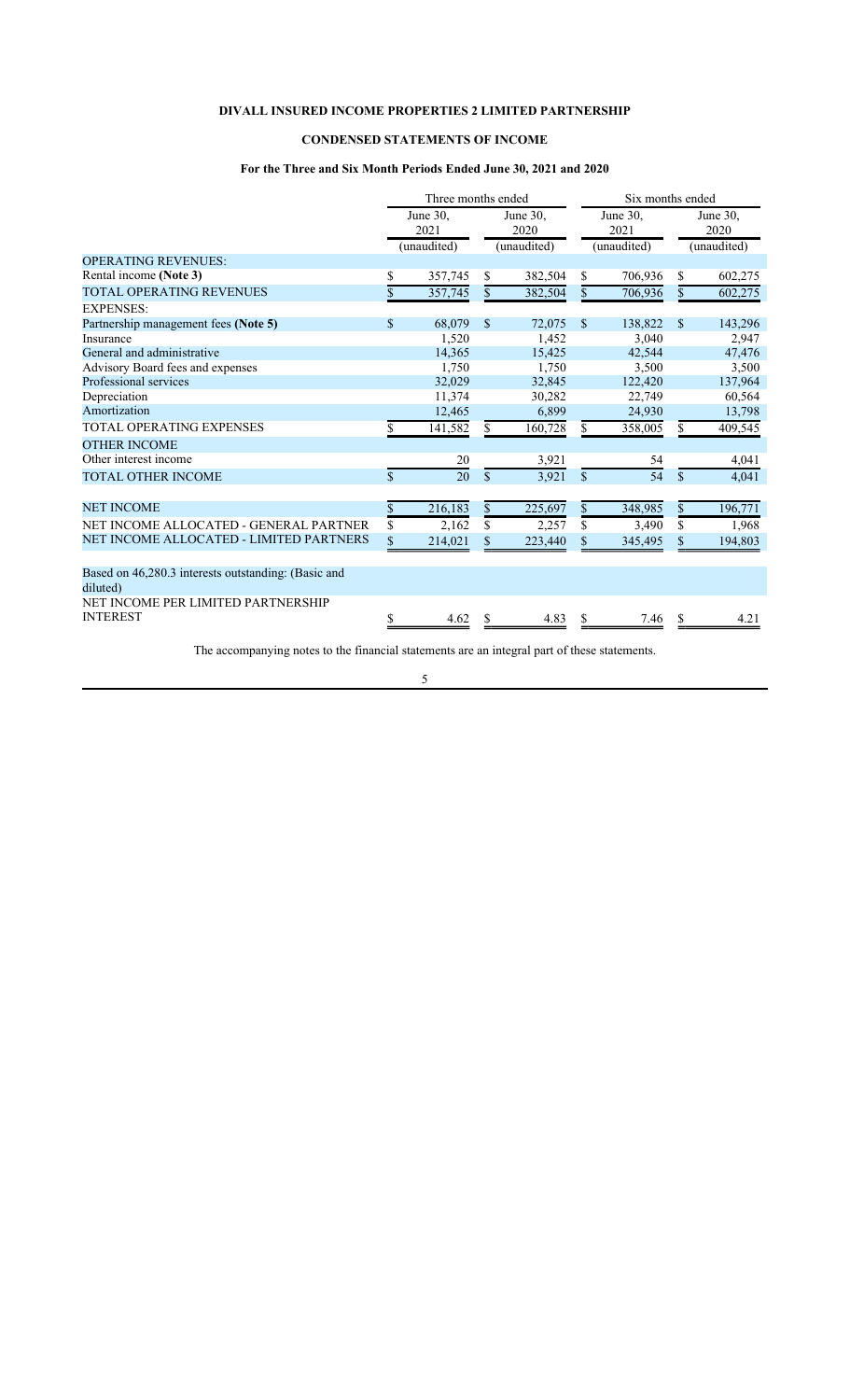# **CONDENSED STATEMENTS OF CASH FLOWS**

# **For the Six Month Periods Ended June 30, 2021 and 2019**

|                                                                            | <b>Six Months Ended</b> |             |               |               |  |
|----------------------------------------------------------------------------|-------------------------|-------------|---------------|---------------|--|
|                                                                            | June 30, 2021           |             |               | June 30, 2020 |  |
|                                                                            |                         | (unaudited) |               | (unaudited)   |  |
| <b>CASH FLOWS FROM OPERATING ACTIVITIES:</b>                               |                         |             |               |               |  |
| Net income from continuing operations                                      | \$                      | 348,985     | <sup>\$</sup> | 196,771       |  |
| Adjustments to reconcile net income to net cash from operating activities: |                         |             |               |               |  |
| Depreciation and amortization                                              |                         | 47,679      |               | 74,363        |  |
| Changes in operating assets and liabilities                                |                         |             |               |               |  |
| Decrease in rents and other receivables                                    |                         | 599,045     |               | 461,678       |  |
| Decrease (Increase) in long-term rent receivable                           |                         | 647         |               | (21,772)      |  |
| (Increase) Decrease in security deposit escrow                             |                         | (16)        |               | 5,116         |  |
| Decrease (Increase) in deferred rent award escrow                          |                         |             |               | (43)          |  |
| Decrease in prepaid insurance                                              |                         | 3,041       |               | 2,989         |  |
| Increase (Decrease) in accounts payable and accrued expenses               |                         | 152,266     |               | (20, 450)     |  |
| Payment of leasing commission                                              |                         | (222, 633)  |               |               |  |
| Security deposit refund                                                    |                         |             |               | (5,000)       |  |
| Increase (Decrease) in due to General Partner                              |                         | 147         |               | (558)         |  |
| Net cash from operating activities                                         |                         | 929,162     |               | 693,094       |  |
| CASH FLOWS USED IN INVESTING ACTIVITIES:                                   |                         |             |               |               |  |
| Cash interest applied to Indemnification Trust account                     |                         |             |               | (3,862)       |  |
| Net cash used in investing activities                                      |                         |             |               | (3,862)       |  |
| CASH FLOWS USED IN FINANCING ACTIVITIES:                                   |                         |             |               |               |  |
| Cash distributions to Limited Partners                                     |                         | (800,000)   |               | (600,000)     |  |
| Cash distributions to General Partner                                      |                         | (1,396)     |               | (787)         |  |
| Net cash used in financing activities                                      |                         | (801, 396)  |               | (600, 787)    |  |
|                                                                            |                         |             |               |               |  |
| <b>NET INCREASE IN CASH</b>                                                |                         | 127,766     |               | 88,445        |  |
| <b>CASH AT BEGINNING OF PERIOD</b>                                         |                         | 72,244      |               | 39,221        |  |
| <b>CASH AT END OF PERIOD</b>                                               |                         | 200,010     |               | 127,666       |  |

The accompanying notes to the financial statements are an integral part of these statements.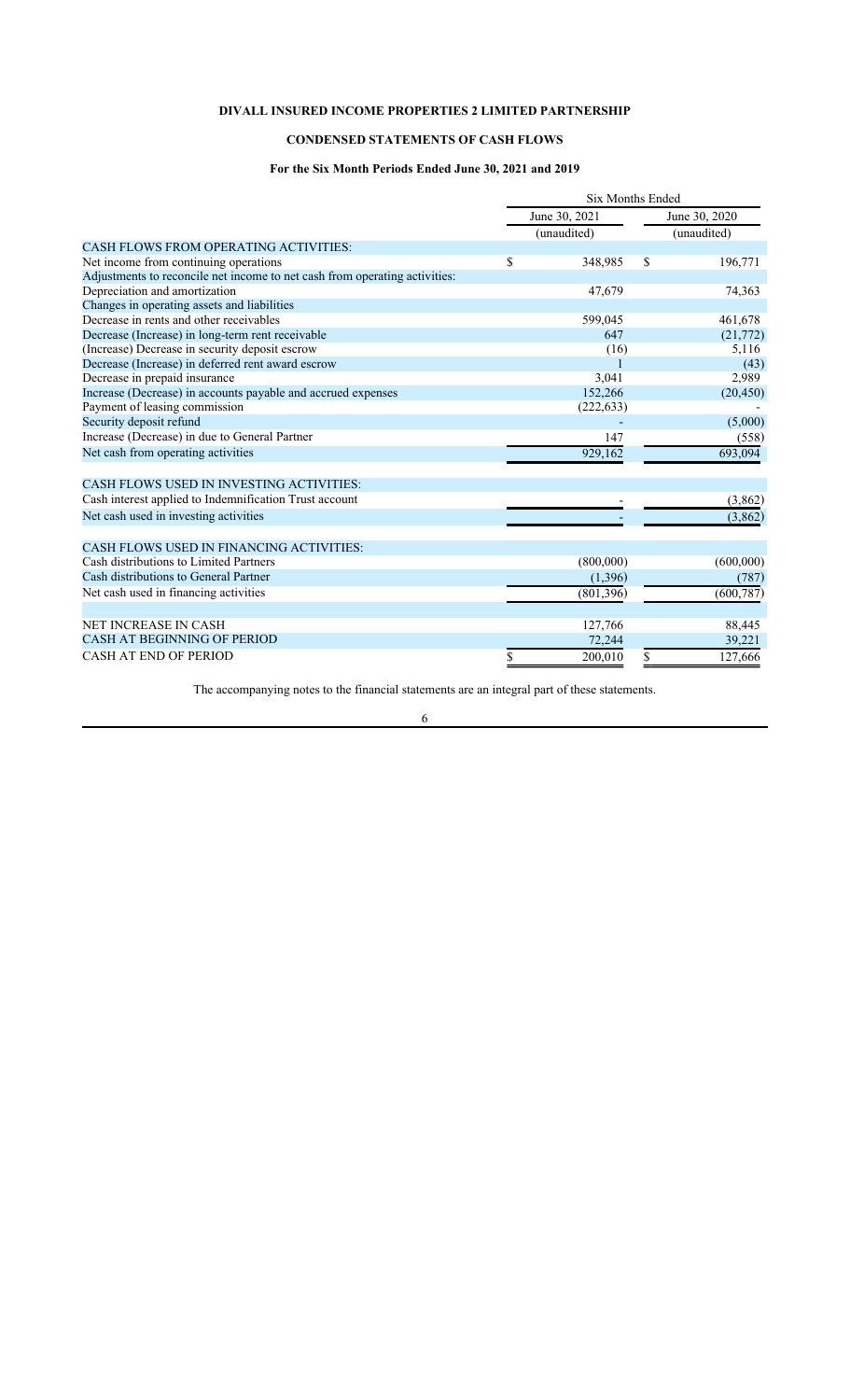# **CONDENSED STATEMENTS OF PARTNER'S CAPITAL (Unaudited)**

# **For the Three and Six Month Periods Ended June 30, 2021 and 2020**

|                          |            |            | General Partner |                          | <b>Limited Partners</b> |                           |            |                                                                                                    |  |                                        |             |
|--------------------------|------------|------------|-----------------|--------------------------|-------------------------|---------------------------|------------|----------------------------------------------------------------------------------------------------|--|----------------------------------------|-------------|
|                          |            |            |                 |                          |                         | Capital                   |            |                                                                                                    |  |                                        |             |
|                          | Cumulative |            | Cumulative      |                          |                         | Contributions,            |            | Cumulative                                                                                         |  |                                        | Total       |
|                          | Net        |            | Cash            |                          |                         | Net of                    | Cumulative | Cash                                                                                               |  |                                        | Partners'   |
|                          | Income     |            | Distributions   | Total                    |                         | Offering Costs Net Income |            | Distribution Reallocation                                                                          |  | Total                                  | Capital     |
| <b>BALANCE</b>           |            |            |                 |                          |                         |                           |            |                                                                                                    |  |                                        |             |
| AT                       |            |            |                 |                          |                         |                           |            |                                                                                                    |  |                                        |             |
| <b>DECEMBER</b>          |            |            |                 |                          |                         |                           |            |                                                                                                    |  |                                        |             |
| 31, 2020                 | \$         | 384,051    | \$              |                          |                         |                           |            | $(158,944)$ \$225,107 \$ 39,358,468 \$44,386,908 \$(78,927,268) \$                                 |  | $(840, 229)$ \$3,977,879               | \$4,202,986 |
| Net Income               |            | 1,328      |                 | 1,328                    |                         |                           | 131,474    |                                                                                                    |  | 131,474                                | 132,802     |
| Cash                     |            |            |                 |                          |                         |                           |            |                                                                                                    |  |                                        |             |
| <b>Distributions</b>     |            |            |                 |                          |                         |                           |            |                                                                                                    |  |                                        |             |
| $$12.96$ per             |            |            |                 |                          |                         |                           |            |                                                                                                    |  |                                        |             |
| limited                  |            |            |                 |                          |                         |                           |            |                                                                                                    |  |                                        |             |
| partnership              |            |            |                 |                          |                         |                           |            |                                                                                                    |  |                                        |             |
| interest)                |            |            | (531)           | (531)                    |                         |                           |            | (600,000)                                                                                          |  | (600,000)                              | (600, 531)  |
| <b>BALANCE</b>           |            |            |                 |                          |                         |                           |            |                                                                                                    |  |                                        |             |
| <b>AT MARCH</b>          |            |            |                 |                          |                         |                           |            |                                                                                                    |  |                                        |             |
| 31, 2021                 | \$         | 385,379 \$ |                 |                          |                         |                           |            | $(159,475)$ \$225,904 \$ 39,358,468 \$44,518,382 \$(79,527,268) \$                                 |  | $(840,229)$ \$3,509,353                | \$3,735,257 |
| Net Income               |            | 2,162      |                 | 2,162                    |                         |                           | 214,021    |                                                                                                    |  | 214,021                                | 216,183     |
| Cash                     |            |            |                 |                          |                         |                           |            |                                                                                                    |  |                                        |             |
| <b>Distributions</b>     |            |            |                 |                          |                         |                           |            |                                                                                                    |  |                                        |             |
| (\$4.32 per              |            |            |                 |                          |                         |                           |            |                                                                                                    |  |                                        |             |
| limited                  |            |            |                 |                          |                         |                           |            |                                                                                                    |  |                                        |             |
| partnership              |            |            |                 |                          |                         |                           |            |                                                                                                    |  |                                        |             |
| interest)                |            |            | (865)           | (865)                    |                         |                           |            | (200,000)                                                                                          |  | (200,000)                              | (200, 865)  |
| <b>BALANCE</b>           |            |            |                 |                          |                         |                           |            |                                                                                                    |  |                                        |             |
| <b>AT JUNE</b>           |            |            |                 |                          |                         |                           |            |                                                                                                    |  |                                        |             |
| 30, 2021                 | S.         | 387,541 \$ |                 |                          |                         |                           |            | $(160,340)$ \$227,201 \$ 39,358,468 \$44,732,403 \$(79,727,268) \$                                 |  | (840, 229) \$3, 523, 374 \$3, 750, 575 |             |
|                          |            |            |                 |                          |                         |                           |            |                                                                                                    |  |                                        |             |
| <b>BALANCE</b>           |            |            |                 |                          |                         |                           |            |                                                                                                    |  |                                        |             |
| AT                       |            |            |                 |                          |                         |                           |            |                                                                                                    |  |                                        |             |
| <b>DECEMBER</b>          |            |            |                 |                          |                         |                           |            |                                                                                                    |  |                                        |             |
| 31, 2019                 |            | 376,804 \$ |                 | $(156,045)$ \$220,759 \$ |                         |                           |            | 39,358,468 \$43,669,450 \$(78,127,268) \$                                                          |  | $(840,229)$ \$4,060,421 \$4,281,180    |             |
|                          |            |            |                 |                          |                         |                           |            |                                                                                                    |  |                                        |             |
| Net Loss                 |            | (289)      |                 | (289)                    |                         |                           | (28, 637)  |                                                                                                    |  | (28, 637)                              | (28, 926)   |
| Cash                     |            |            |                 |                          |                         |                           |            |                                                                                                    |  |                                        |             |
| <b>Distributions</b>     |            |            |                 |                          |                         |                           |            |                                                                                                    |  |                                        |             |
| (\$12.96 per             |            |            |                 |                          |                         |                           |            |                                                                                                    |  |                                        |             |
| limited                  |            |            |                 |                          |                         |                           |            |                                                                                                    |  |                                        |             |
| partnership<br>interest) |            |            |                 |                          |                         |                           |            | (600,000)                                                                                          |  | (600,000)                              | (600,000)   |
| <b>BALANCE</b>           |            |            |                 |                          |                         |                           |            |                                                                                                    |  |                                        |             |
| <b>AT MARCH</b>          |            |            |                 |                          |                         |                           |            |                                                                                                    |  |                                        |             |
| 31, 2020                 | S          | 376,515 \$ |                 |                          |                         |                           |            | (156,045) \$220,470 \$39,358,468 \$43,640,813 \$(78,727,268) \$(840,229) \$3,431,784 \$3,652,254   |  |                                        |             |
|                          |            |            |                 |                          |                         |                           |            |                                                                                                    |  |                                        |             |
| Net Income               |            | 2,257      |                 | 2,257                    |                         |                           | 223,440    |                                                                                                    |  | 223,440                                | 225,697     |
| Cash                     |            |            |                 |                          |                         |                           |            |                                                                                                    |  |                                        |             |
| Distributions            |            |            | (787)           | (787)                    |                         |                           |            |                                                                                                    |  |                                        | (787)       |
| <b>BALANCE</b>           |            |            |                 |                          |                         |                           |            |                                                                                                    |  |                                        |             |
| <b>AT JUNE</b>           |            |            |                 |                          |                         |                           |            |                                                                                                    |  |                                        |             |
| 30, 2020                 | \$         | 378,772 \$ |                 |                          |                         |                           |            | (156,832) \$221,940 \$ 39,358,468 \$43,864,253 \$(78,727,268) \$ (840,229) \$3,655,224 \$3,877,164 |  |                                        |             |

The accompanying notes to the financial statements are an integral part of these statements.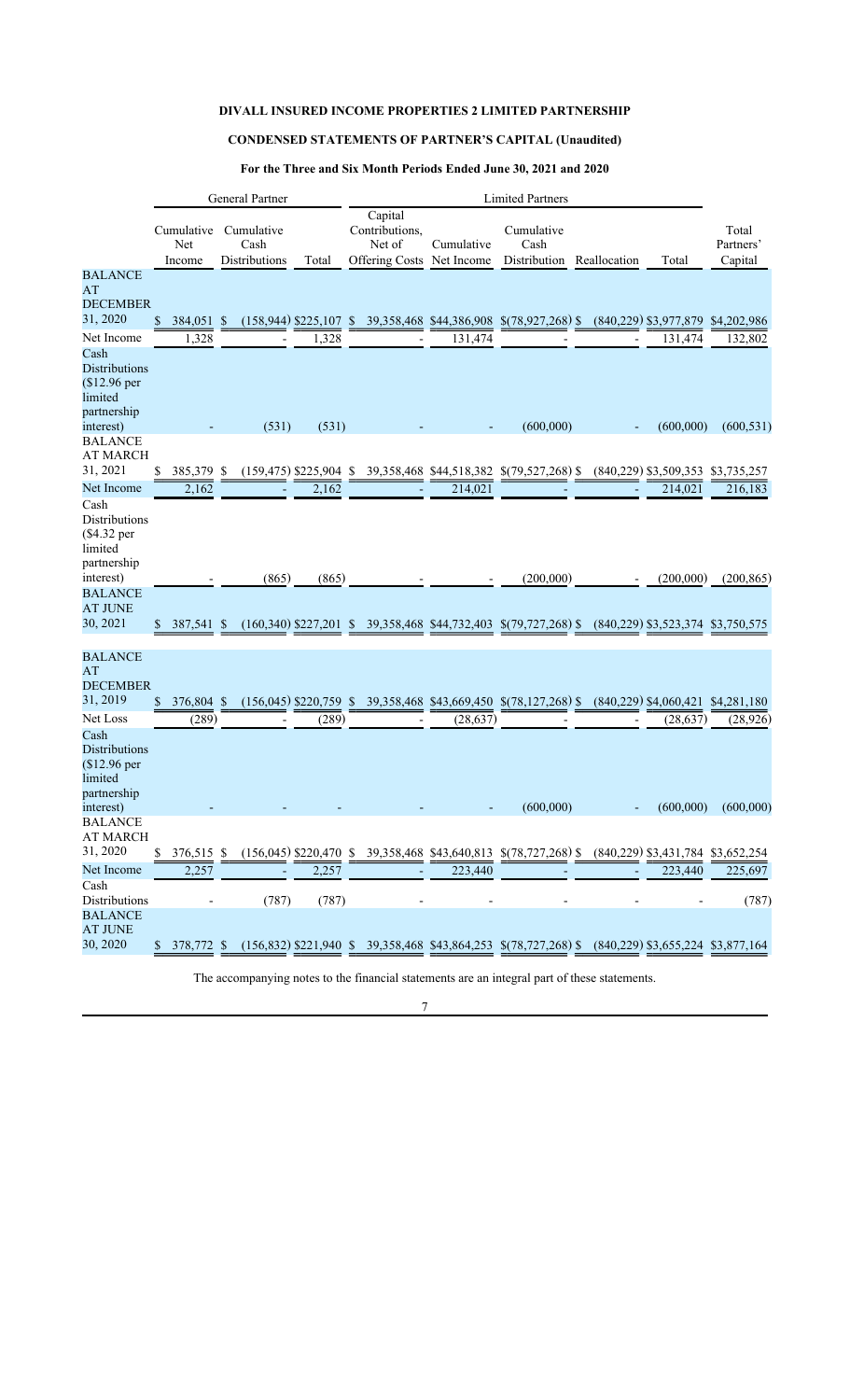#### **NOTES TO UNAUDITED CONDENSED FINANCIAL STATEMENTS**

The condensed statements included herein have been prepared by the registrant, without audit, pursuant to the rules and regulations of the Securities and Exchange Commission, and reflect all adjustments which are, in the opinion of management, necessary to a fair statement of the results of operations for the interim period, on a basis consistent with the annual audited statements. The adjustments made to these condensed statements consist only of normal recurring adjustments. Certain information, accounting policies, and footnote disclosures normally included in financial statements prepared in accordance with United States Generally Accepted Accounting Principles (US GAAP) have been condensed or omitted pursuant to such rules and regulations, although the registrant believes that the disclosures are adequate to make the information presented not misleading. It is suggested that these condensed financial statements be read in conjunction with the financial statements and the summary of significant accounting policies and notes thereto included in the registrant's latest annual report on Form 10-K.

### **1. ORGANIZATION:**

DiVall Insured Income Properties 2 LP (the "Partnership") was formed on November 20, 1987, pursuant to the Uniform Limited Partnership Act of the State of Wisconsin. The initial capital, contributed during 1987, consisted of \$300, representing aggregate capital contributions of \$200 by the former general partners and \$100 by the initial limited partner. A subsequent offering of limited partnership interests closed on February 22, 1990, with 46,280.3 limited partnership interests having been sold in that offering, resulting in total proceeds to the Partnership, net of underwriting compensation and other offering costs, of \$39,358,468.

The Partnership is currently engaged in the business of owning and operating its investment portfolio of commercial real estate properties (each a "Property", and collectively, the "Properties"). The Properties are leased on a triple net basis primarily to, and operated by, franchisors or franchisees of national, regional, and local retail chains under primarily long-term leases. The lessees are operators of fast food, family style, and casual/theme restaurants. As of June 30, 2021, the Partnership owned 10 Properties, which are located in a total of three states.

The Limited Partnership Agreement, as amended from time to time (collectively, the "Partnership Agreement"), stipulates that the Partnership is scheduled to be dissolved on November 30, 2023, or earlier upon the prior occurrence of any of the following events: (a) the disposition of all its Properties; (b) the written determination by the General Partner, that the Partnership's assets may constitute "plan assets" for purposes of ERISA; (c) the agreement of limited partners owning a majority of the outstanding limited partner interests to dissolve the Partnership; or (d) the dissolution, bankruptcy, death, withdrawal, or incapacity of the last remaining General Partner, unless an additional General Partner is elected by a majority of the limited partners. During the second and third quarters of the nine odd numbered years from 2001 through 2017, consent solicitations were circulated to the Partnership's limited partners which, if approved by the limited partners, would have authorized the General Partner to initiate the potential sale of all of the Properties and the dissolution of the Partnership (each a "Consent"). Limited partners owning a majority of the outstanding limited partnership interests did not vote in favor of any of the Consents. Therefore, the Partnership continues to operate as a going concern.

During the 2020 consent solicitation process, the Limited Partners approved two separate amendments to the Partnership Agreement. The amendments served to: (i) extend the term of the Partnership by three (3) years to November 30, 2023, and (ii) permit the General Partner to effect distributions at times that it deems appropriate, but no less often than semi-annually.

#### **2. RECENTLY ISSUED ACCOUNTING PRINCIPLES:**

In April 2020, the Financial Accounting Standards Board (FASB) issued a question-and-answer document (the "Lease Modification Q&A") focused on the application of lease accounting guidance to lease concessions provided as a result of a novel strain of coronavirus ("COVID-19"). Under existing lease guidance, an entity would have to determine, on a lease by lease basis, if a lease concession was the result of a new arrangement reached with the tenant or if a lease concession was under the enforceable rights and obligations within the existing lease agreement. The Lease Modification Q&A clarifies that entities may elect to not evaluate whether lease-related relief that lessors provide to mitigate the economic effects of COVID-19 on lessees is a lease modification under current lease guidance. Instead, an entity that elects not to evaluate whether a concession directly related to COVID-19 is a modification can then elect whether to apply the modification guidance.

During the year ended December 31, 2020, the Partnership provided a lease concession to one tenant in response to the impact of COVID-19, in the form of a short term rent reduction. The Partnership has made an election to account for such lease concession consistent with how this concession would be accounted for under lease guidance if enforceable rights and obligations for this concession had already existed in the lease. This election is available for concessions related to the effects of the COVID-19 pandemic that do not result in a substantial increase in the rights as lessor, including concessions that result in the total payments required by the modified lease being substantially the same as or less than total payments required by the original lease.

The Partnership's concession provided for a reduction of payments with no substantive changes to the consideration in the original lease. The reduction affected the amount of the lease payments during the months of April, May and June of 2020. The Partnership is accounting for this reduction as if no changes to the lease were made. During the year ended December 31, 2020, the Partnership entered into one lease modification that eliminated an amount that was immaterial to the Partnership.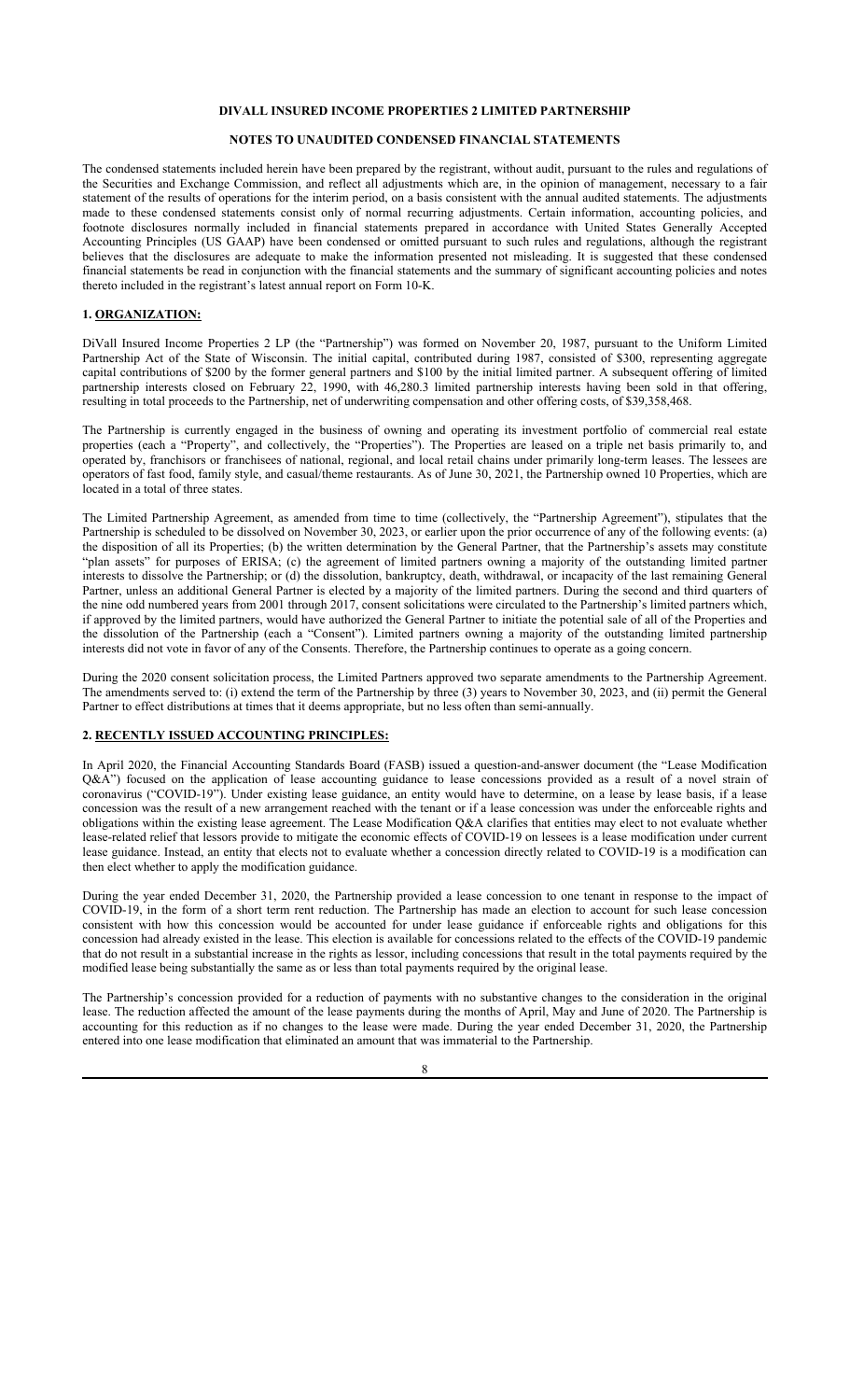# **NOTES TO UNAUDITED CONDENSED FINANCIAL STATEMENTS**

# **3. INVESTMENT PROPERTIES:**

The total cost of the Properties includes the original purchase price plus acquisition fees and other capitalized costs paid to an affiliate of the former general partners of the Partnership.

As of June 30, 2021, the Partnership owned 10 Properties, nine of which contained fully constructed fast-food/casual dining restaurant facilities. The following are operated by tenants at the aforementioned Properties: eight separate Wendy's restaurants, an Applebee's restaurant and a Brakes 4 Less store. The 10 Properties are located in a total of three states.

On April 23, 2020, the Partnership executed three Amended and Restated Restaurant Absolutely Net Leases to the Original Leases dated January 30, 1989, by and between the Partnership and Wendgusta LLC ("Tenant", as successor in interest to Wensouth Corporation) with the intent that these Leases will amend, restate and replace the Original Leases. Effective January 1, 2021, for the restaurant property located at 1901 Whiskey Road, Aiken, South Carolina, per the terms of the Amendment, the Tenant will pay \$210,632 annually in rent, in addition to 7% of sales over an annual breakpoint of \$2,632,900 over the term of the lease extension (January 1, 2021 to December 31, 2040). Effective January 1, 2021, for the restaurant property located at 1004 Richland Ave, Aiken, South Carolina, per the terms of the Amendment, the Tenant will pay \$167,500 annually in rent, in addition to 7% of sales over an annual breakpoint of \$2,093,750 over the term of the lease extension (January 1, 2021 to December 31, 2040). Effective January 1, 2021, for the restaurant property located at 3013 Peach Orchard Road, Augusta, Georgia per the terms of the Amendment, the Tenant will pay \$188,000 annually in rent, in addition to 7% of sales over an annual breakpoint of \$2,350,000 over the term of the lease extension (January 1, 2021 to December 31, 2040).

On April 28, 2020, the Partnership executed a Third Amendment to Lease with RMH Franchise Corporation in response to changed circumstances arising from the COVID-19 pandemic. The term of the amendment was April 1, 2020 through June 30, 2020 and during that time suspended the amount and timing of the payment of the monthly base rent, as defined in the Lease. The revised monthly base rent for the months of April and May 2020 was equal to six percent of the monthly gross sales. The revised monthly base rent for the month of June 2020 was a fixed amount of \$5,750. Full monthly base rent resumed July 1, 2020.

On July 21, 2020, the Partnership executed two Amended and Restated Restaurant Absolutely Net Leases to the Original Leases dated January 30, 1989, by and between the Partnership and WendCharles I, LLC ("Tenant", as successor in interest to Wensouth Corporation) with the intent that these Leases will amend, restate and replace the Original Leases. Effective January 1, 2021, for the restaurant property located at 361 Highway 17 Bypass, Mt. Pleasant, South Carolina, per the terms of the Amendment, the Tenant will pay \$146,520 annually in rent, in addition to 7% of sales over an annual breakpoint of \$1,831,500 over the term of the lease extension (January 1, 2021 to December 31, 2040). Effective January 1, 2021, for the restaurant property located at 343 Folly Road, Charleston, South Carolina, per the terms of the Amendment, the Tenant will pay \$136,000 annually in rent, in addition to 7% of sales over an annual breakpoint of \$1,700,000 over the term of the lease extension (January 1, 2021 to December 31, 2040).

Assets are classified as held for sale, generally, when all criteria within GAAP applicable to "Accounting for the Impairment or Disposal of Long Lived Assets" have been met. Subsequent to June 30, 2021, the Partnership entered into an agreement to list two owned properties in Augusta and Martinez, Georgia for sale. These properties did not meet the criteria of held for sale assets as of June 30, 2021.

#### **4. PARTNERSHIP AGREEMENT:**

The Partnership Agreement was amended, effective as of October 20, 2020, to extend the term of the Partnership to November 30, 2023, or until dissolution prior thereto pursuant to the consent of limited partners owning a majority of the outstanding limited partnership interests.

Under the terms of the Partnership Agreement, as amended, net profits or losses from operations are allocated 99% to the limited partners and 1% to the current General Partner. The November 9, 2009 amendment also provided for distributions from Net Cash Receipts, as defined, to be made 99% to limited partners and 1% to The Provo Group, Inc. ("TPG", or the "General Partner"), the current General Partner, provided that quarterly distributions are cumulative and are not to be made to the current General Partner unless and until each limited partner has received a distribution from Net Cash Receipts in an amount equal to 10% per annum, cumulative simple return on his, her or its Adjusted Original Capital, as defined, from the Return Calculation Date, as defined, except to the extent needed by the General Partner to pay its federal and state income taxes on the income allocated to it attributable to such year.

The provisions regarding distribution of Net Proceeds, as defined, provide that Net Proceeds are to be distributed as follows: (a) to the limited partners, an amount equal to 100% of their Adjusted Original Capital; (b) then, to the limited partners, an amount necessary to provide each limited partner a liquidation preference equal to a 13.5% per annum, cumulative simple return on Adjusted Original Capital from the Return Calculation Date including in the calculation of such return on all prior distributions of Net Cash Receipts and any prior distributions of Net Proceeds under this clause, except to the extent needed by the General Partner to pay its federal and state income tax on the income allocated to it attributable to such year; and (c) then, to limited partners, 99%, and to the General Partner, 1%, of remaining Net Proceeds available for distribution.

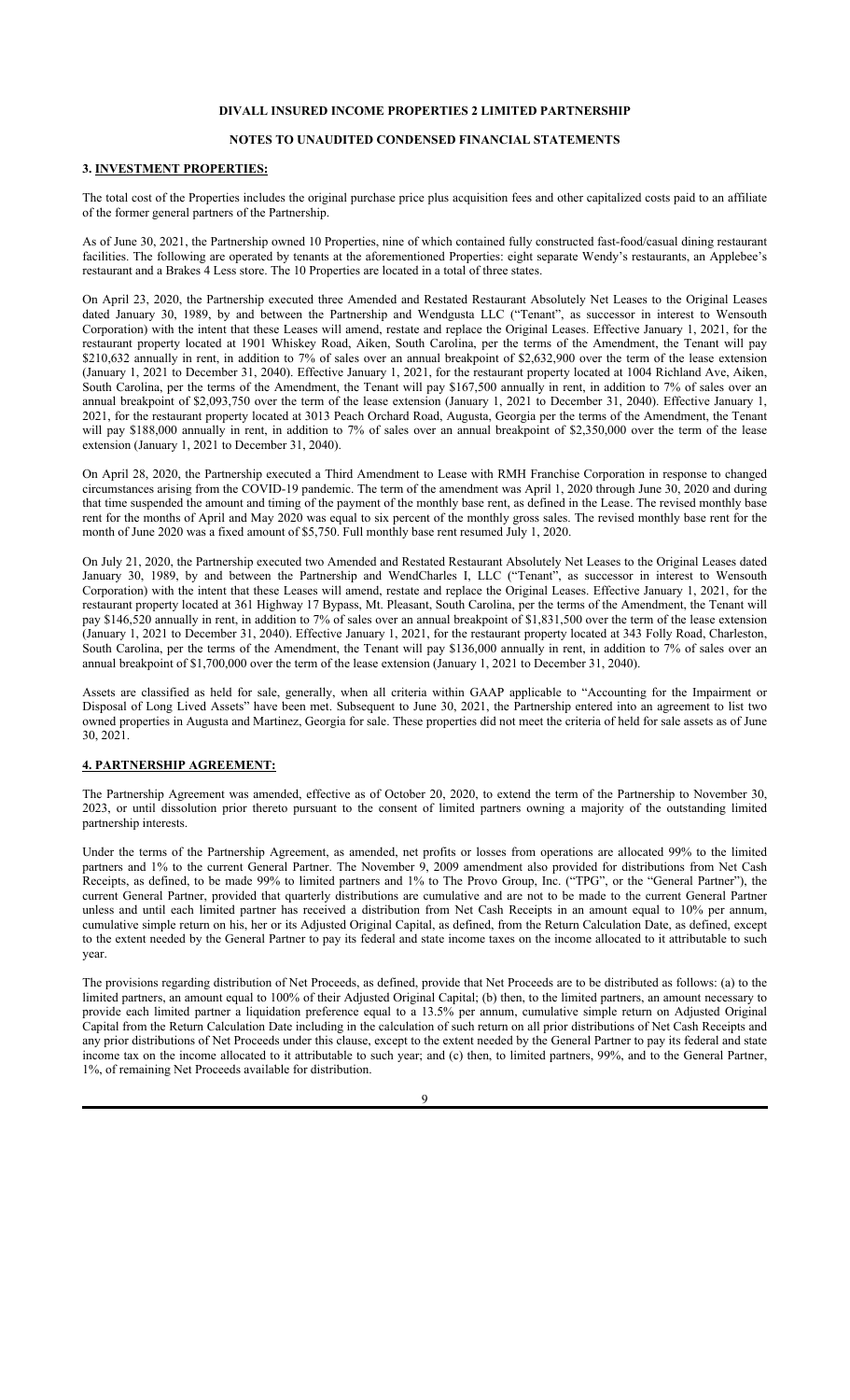# **NOTES TO UNAUDITED CONDENSED FINANCIAL STATEMENTS**

# **5. TRANSACTIONS WITH GENERAL PARTNER AND ITS AFFILIATES:**

Pursuant to the terms of the Permanent Manager Agreement ("PMA") executed in 1993 and renewed for an additional two-year term as of January 1, 2021, the General Partner receives a base fee (the "Base Fee") for managing the Partnership equal to four percent of gross receipts, subject initially to a minimum annual Base Fee. The PMA also provides that the Partnership is responsible for reimbursement of the General Partner for office rent and related office overhead ("Expenses") up to an initial annual maximum of \$13,250. Both the Base Fee and Expenses reimbursement are subject to annual Consumer Price Index based adjustments. Effective March 1, 2021, Management has elected to roll back the last five years of CPI increases to their 2016 level and suspend any future CPI adjustments for the base fee. Therefore, the minimum annual Base Fee decreased by 5.54% from the prior year to \$272,316. The maximum annual Expenses reimbursement remained the same at \$23,256 and any potential future CPI adjustments have been suspended.

For purposes of computing the four percent overall fee paid to the General Partner, gross receipts include amounts recovered in connection with the misappropriation of assets by the former general partners and their affiliates. The fee received by the General Partner from the Partnership on any amounts recovered reduce the four percent minimum fee by that same amount.

Amounts paid and/or accrued to the General Partner and its affiliates for the three and six month periods ended June 30, 2021 and 2020 are as follows:

|                                          | Incurred for the<br>Three Months<br>Ended<br>June 30, 2021<br>(unaudited) |        | Incurred for the<br>Three Months<br>Ended<br>June 30, 2020<br>(unaudited) |        | Incurred for the<br>Six Months<br>Ended<br>June 30, 2021<br>(unaudited) |         | Incurred for the<br>Six Months<br>Ended<br>June 30, 2020<br>(unaudited) |         |
|------------------------------------------|---------------------------------------------------------------------------|--------|---------------------------------------------------------------------------|--------|-------------------------------------------------------------------------|---------|-------------------------------------------------------------------------|---------|
| <b>General Partner</b>                   |                                                                           |        |                                                                           |        |                                                                         |         |                                                                         |         |
| Management fees                          | S                                                                         | 68,079 | \$.                                                                       | 72,075 | S                                                                       | 138,822 | \$.                                                                     | 143,296 |
| Overhead allowance                       |                                                                           | 5,814  |                                                                           | 5,814  |                                                                         | 11,628  |                                                                         | 11,560  |
| Leasing commissions                      |                                                                           |        |                                                                           |        |                                                                         | 222,633 |                                                                         |         |
| Reimbursement for out-of-pocket expenses |                                                                           | -      |                                                                           |        |                                                                         | 2,500   |                                                                         | 2,500   |
| Cash distribution                        |                                                                           | 865    |                                                                           | 787    |                                                                         | 1,396   |                                                                         | 787     |
|                                          |                                                                           | 74,758 |                                                                           | 78,676 |                                                                         | 376,979 |                                                                         | 158,143 |

At June 30, 2021 and December 31, 2020, \$148,498 and \$718, respectively, was payable to the General Partner. Effective with the six Wendy's lease amendments on January 1, 2021, the General Partner earned a leasing commission of \$222,633 representing 3% of only the first 10 years of a 20 year term and reduced by the unamortized portion of previously earned commissions on the six Wendy's in the amount of \$81,935. The commission was included in accounts payable and accrued expenses as of the end of the first quarter. One \$75,000 installment payment was made during the second quarter. The General Partner will determine the available cash flow throughout 2021 to satisfy the obligation, which will entail installment payments. In no event will the sales commissions on liquidation of these six Wendy's and the unamortized portion of the above noted commissions, at the sale date, exceed an aggregate commission of 3%.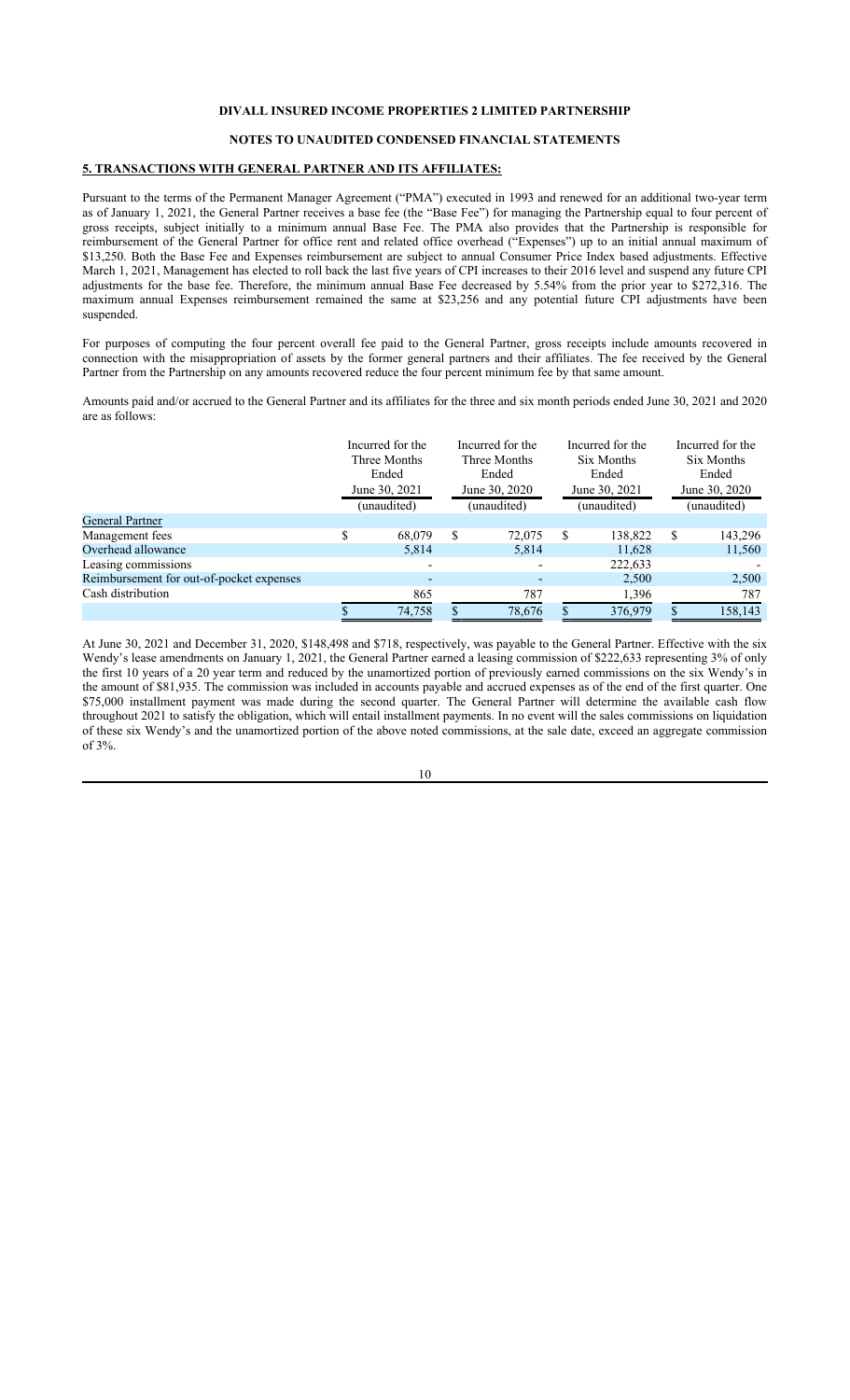#### **NOTES TO UNAUDITED CONDENSED FINANCIAL STATEMENTS**

As of June 30, 2021, Jesse Small, an Advisory Board Member, beneficially owned greater than ten percent of the Partnership's outstanding limited partnership interests. Amounts paid to Mr. Small for his services as a member of the Advisory Board for the three and six month periods ended June 30, 2021 and 2020 are as follows:

|                          | Three Month<br>Period ended<br>June 30, 2021 | Three Month<br>Period ended<br>June 30, 2020 | Six Month<br>Period ended<br>June 30, 2021 | Six Month<br>Period ended<br>June 30, 2020 |
|--------------------------|----------------------------------------------|----------------------------------------------|--------------------------------------------|--------------------------------------------|
|                          | (Unaudited)                                  | (Unaudited)                                  | (Unaudited)                                | (Unaudited)                                |
| Advisory Board Fees paid | 875                                          | 875                                          | .750                                       | 1,750                                      |

At June 30, 2021 and December 31, 2020 there were no outstanding Advisory Board fees accrued and payable to Jesse Small.

#### **6. CONTINGENT LIABILITIES:**

According to the Partnership Agreement, TPG, as General Partner may receive a disposition fee not to exceed three percent of the contract price on the sale of the properties of the Partnership and two affiliated publicly registered limited partnerships, DiVall Insured Income Fund Limited Partnership ("DiVall 1"), which was dissolved December of 1998, and DiVall Income Properties 3 Limited Partnership, which was dissolved in December 2003 ("DiVall 3"), and together with the Partnership and DiVall 1 (the "three original partnerships"). In addition, fifty percent of all such disposition fees earned by TPG were to be escrowed until the aggregate amount of recovery of the funds misappropriated from the three original partnerships by the former general partners was greater than \$4,500,000. Upon reaching such recovery level, full disposition fees would thereafter be payable, and fifty percent of the previously escrowed amounts would be paid to TPG. At such time as the recovery exceeded \$6,000,000 in the aggregate, the remaining escrowed disposition fees were to be paid to TPG. If such levels of recovery were not achieved, TPG would contribute the amounts escrowed toward the recovery until the three original partnerships were made whole. In lieu of a disposition fee escrow, fifty percent of all such disposition fees previously discussed were paid directly to a restoration account and then distributed among the three original partnerships; whereby the three original partnerships recorded the recoveries as income. After the recovery level of \$4,500,000 was exceeded, fifty percent of the total disposition fee amount paid to the three original partnerships recovery through the restoration account (in lieu of the disposition fee escrow) was refunded to TPG during March 1996. The remaining fifty percent amount allocated to the Partnership through the restoration account, and which was previously reflected as Partnership recovery income, may be owed to TPG if the \$6,000,000 recovery level is met. As of June 30, 2021, the Partnership may owe TPG \$16,296 if the \$6,000,000 recovery level is achieved. TPG does not expect any future refund, as it is uncertain that such a \$6,000,000 recovery level will be achieved.

#### **7. PMA INDEMNIFICATION TRUST:**

The PMA provides that TPG will be indemnified from any claims or expenses arising out of, or relating to, TPG serving in the capacity of General Partner or as substitute general partner, so long as such claims do not arise from fraudulent or criminal misconduct by TPG. The PMA provides that the Partnership will fund this indemnification obligation by establishing a reserve of up to \$250,000 of Partnership assets which would not be subject to the claims of the Partnership's creditors. An Indemnification Trust (the "Trust") serving such purposes has been established at United Missouri Bank, N.A. The corpus of the Trust has been fully funded with Partnership assets. Funds are invested in U.S. Treasury securities at fair value at level 1 (see Note 8). In addition, \$229,805 of earnings has been credited to the Trust as of June 30, 2021. The rights of TPG to the Trust shall be terminated upon the earliest to occur of the following events: (i) the written release by TPG of any and all interest in the Trust; (ii) the expiration of the longest statute of limitations relating to a potential claim which might be brought against TPG and which is subject to indemnification; or (iii) a determination by a court of competent jurisdiction that TPG shall have no liability to any person with respect to a claim which is subject to indemnification under the PMA. At such time as the indemnity provisions expire or the full indemnity is paid, any funds remaining in the Trust will revert back to the general funds of the Partnership.

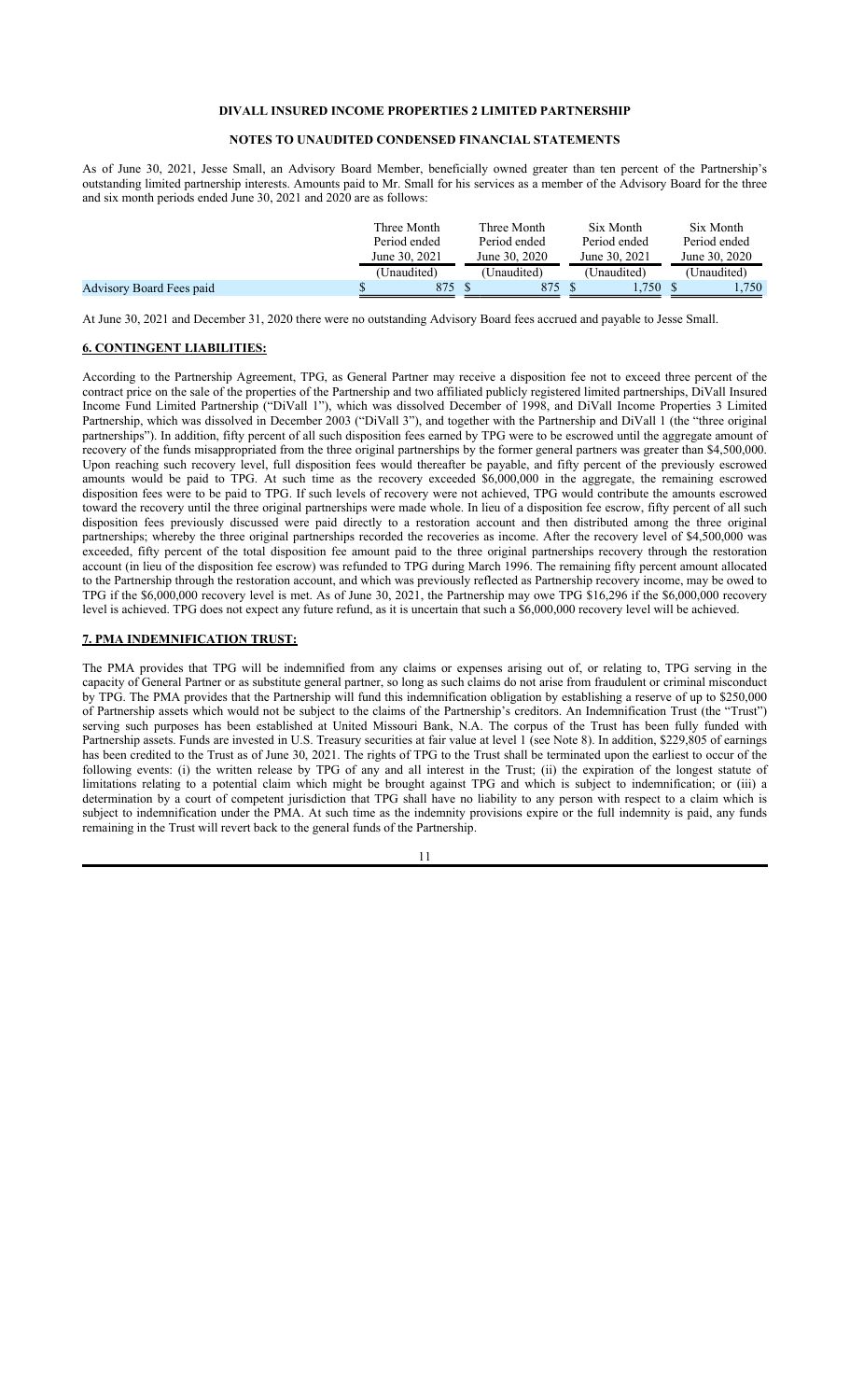### **NOTES TO UNAUDITED CONDENSED FINANCIAL STATEMENTS**

# **8. FAIR VALUE DISCLOSURES:**

The Partnership has determined the fair value based on hierarchy that gives the highest priority to quoted prices in active markets for identical assets and liabilities (Level 1) and the lowest priority to unobservable inputs (Level 3). Inputs are broadly defined as assumptions market participants would use in pricing an asset or liability. The three levels of the fair value hierarchy under the accounting principle are described below:

Level 1. Quoted prices in active markets for identical assets or liabilities.

- Level 2. Quoted prices for similar investments in active markets, quoted prices for identical or similar investments in markets that are not active, and inputs other than quoted prices that are observable for the investment.
- Level 3. Unobservable inputs for which there is little, if any, market activity for the investment. The inputs into the determination of fair value are based upon the best information in the circumstances and may require significant management judgment or estimation and the use of discounted cash flow models to value the investment.

The fair value hierarchy is based on the lowest level of input that is significant to the fair value measurements. The Partnership's assessment of the significance of a particular input to the fair value measurement in its entirety requires judgment, and considers factors specific to the investment. The assets held in indemnification trust account are invested in one year treasury bills which are measured using level 1 fair value inputs.

The Partnership assesses the levels of the investments at each measurement date, and transfers between levels are recognized on the actual date of the event or change in circumstances that caused the transfer in accordance with the Partnership's accounting policy regarding the recognition of transfers between levels of the fair value hierarchy. For the six-month period ended June 30, 2021 and for the year ended December 31, 2020, there were no such transfers.

#### **9. SUBSEQUENT EVENTS:**

We have reviewed all material events through the date of this report in accordance with ASC 855-10.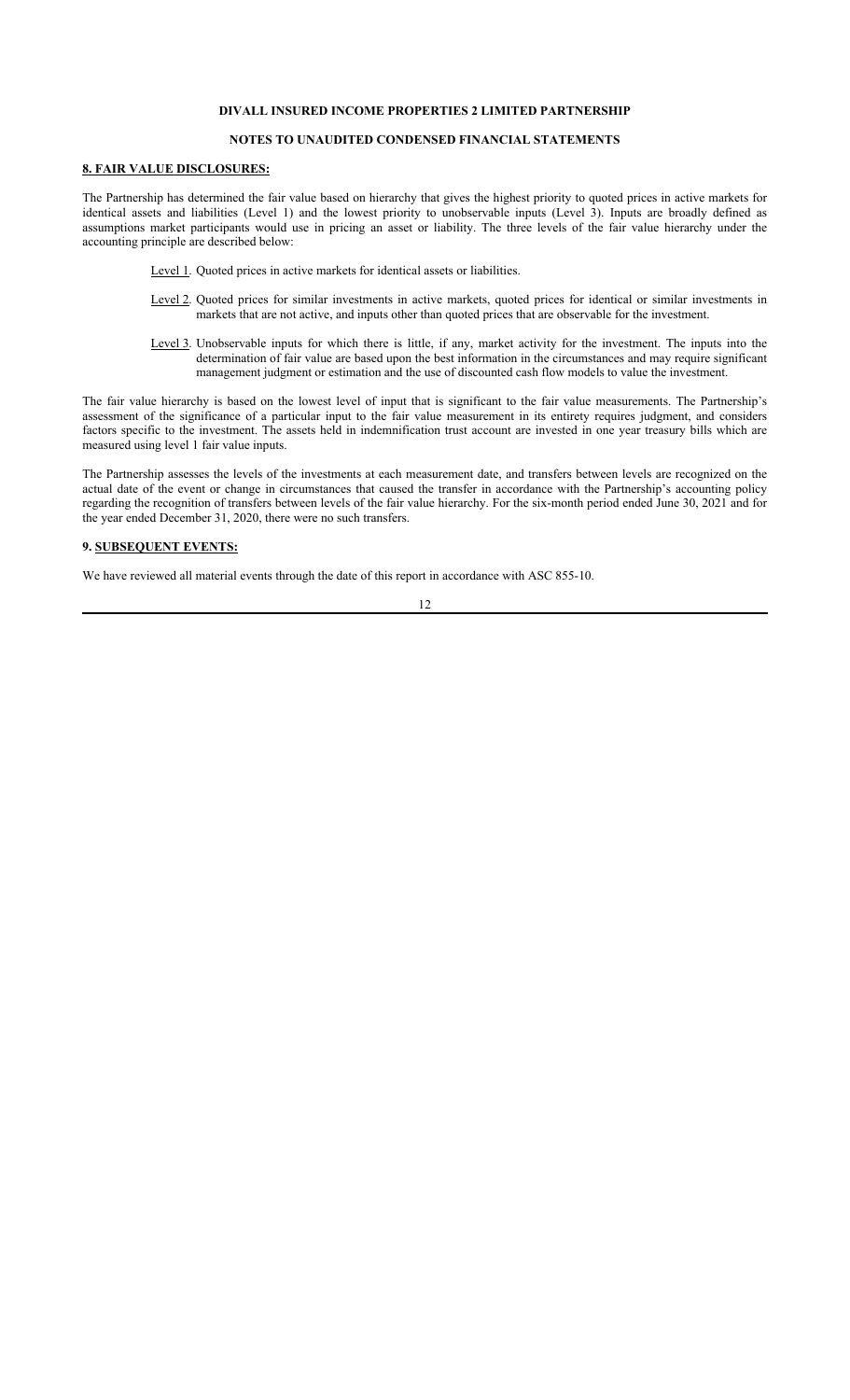#### **Item 2. Management's Discussion and Analysis of Financial Condition and Results of Operations**

### **CAUTIONARY STATEMENT**

This Quarterly Report on Form 10-Q contains forward-looking statements within the meaning of Section 27A of the Securities Act of 1933, as amended, and Section 21E of the Securities Exchange Act of 1934, as amended (the "Exchange Act"). These forward-looking statements are not historical facts but are the intent, belief or current expectations of management of DiVall Insured Income Properties 2 Limited Partnership (the "Partnership") based on its knowledge and understanding of the business and industry. Words such as "may," "anticipates," "expects," "intends," "plans," "believes," "seeks," "estimates," "would," "could," "should" and variations of these words and similar expressions are intended to identify forward-looking statements. Although we believe that the expectations reflected in these forward-looking statements are reasonable, we can give no assurance that these expectations will prove to have been correct. These statements are not guarantees of future performance and are subject to risks, uncertainties and other factors, some of which are beyond our control, are difficult to predict and could cause actual results to differ materially from those expressed or forecasted in the forward-looking statements.

Examples of forward-looking statements include, but are not limited to, statements we make regarding:

- our expectations regarding financial condition or results of operations in future periods;
- our future sources of, and needs for, liquidity and capital resources;
- our expectations regarding economic and business conditions;
- our business strategies;
- our decisions and policies with respect to the potential retention or disposition of one or more Properties;
- our ability to find a suitable purchaser for any marketed Properties;
- our ability to agree on an acceptable purchase price or contract terms;
- our ability to collect rents on our leases;
- our ability to maintain relationships with our tenants, and when necessary identify new tenants;
- future capital expenditures; and
- other risks and uncertainties described from time to time in our filings with the Securities and Exchange Commission (the "SEC").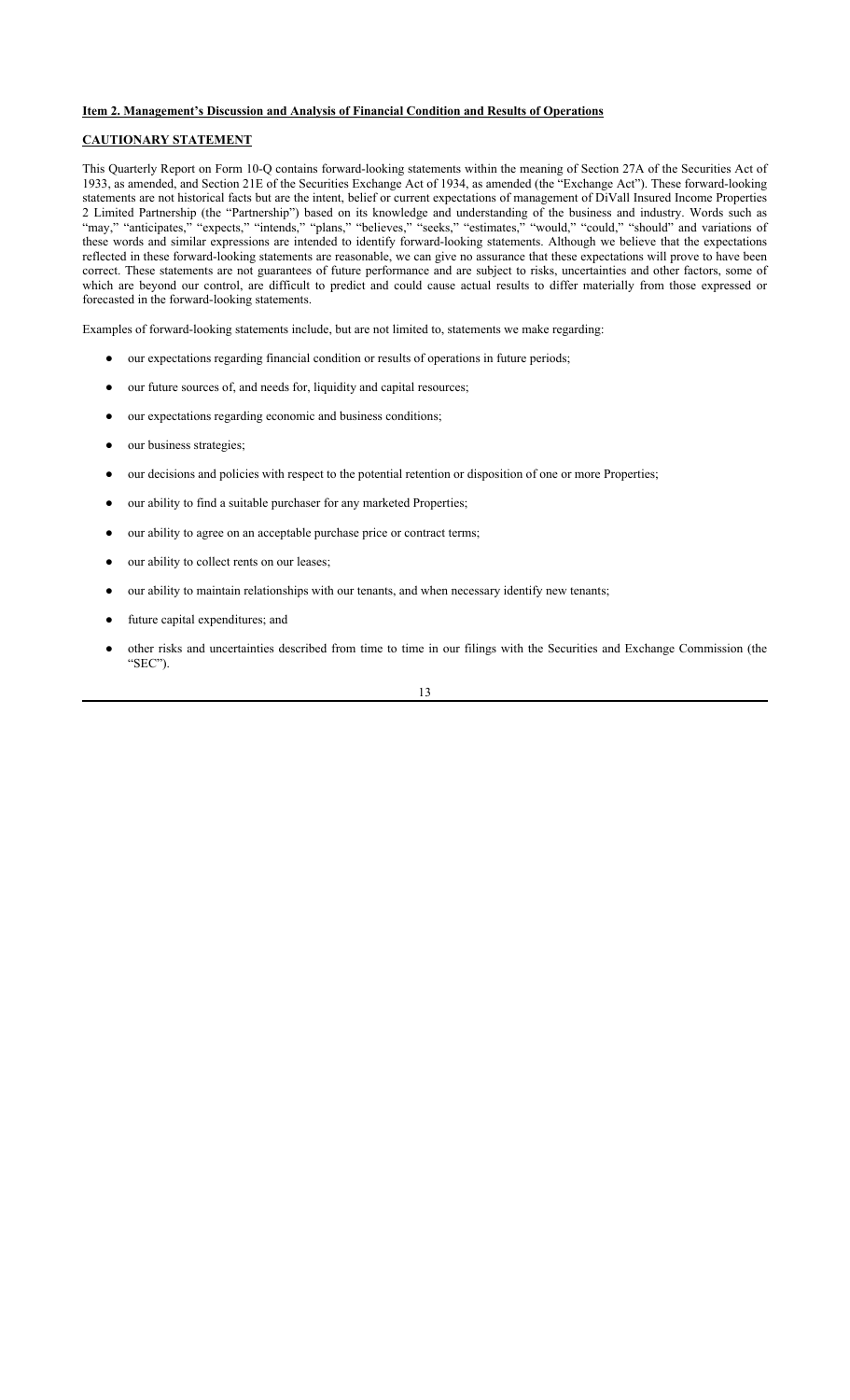#### **Critical Accounting Policies and Estimates**

Management's discussion and analysis of financial condition and results of operations are based upon our financial statements, which have been prepared in accordance with US GAAP. The preparation of these financial statements requires our management to make estimates and assumptions that affect the reported amounts of assets, liabilities, revenues and expenses, and related disclosure of contingent assets and liabilities. On a regular basis, we evaluate these estimates, including investment impairment. These estimates are based on management's historical industry experience and on various other assumptions that are believed to be reasonable under the circumstances. Actual results may differ from these estimates, and the difference could be material.

The Partnership believes that its most critical accounting policies deal with:

Depreciation methods and lives- Depreciation of the Properties is provided on a straight-line basis over the estimated useful life of the buildings and improvements. While the Partnership believes these are the appropriate lives and methods, use of different lives and methods could result in different impacts on net income. Additionally, the value of real estate is typically based on market conditions and property performance, so depreciated book value of real estate may not reflect the market value of real estate assets.

Revenue recognition- Rental revenue from investment properties is recognized on a straight-line basis over the life of the respective lease when collectability is assured. Percentage rents are accrued only when the tenant has reached the sales breakpoint stipulated in the lease.

Impairment- The Partnership periodically reviews its long-lived assets, primarily real estate, for impairment whenever events or changes in circumstances indicate that the carrying amount of such assets may not be recoverable. The Partnership's review involves comparing current and future operating performance of the assets, the most significant of which is undiscounted operating cash flows, to the carrying value of the assets. Based on this analysis, if deemed necessary, a provision for possible loss is recognized.

#### **Investment Properties**

As of June 30, 2021, the Partnership owned 10 Properties, nine of which contained fully constructed fast-food/casual dining restaurant facilities. The following are operated by tenants at the aforementioned Properties: eight separate Wendy's restaurants, an Applebee's restaurant and a Brakes 4 Less store. The 10 Properties are located in a total of three states.

Property taxes, general maintenance, insurance and ground rent on the Properties are the responsibility of the tenant. However, when a tenant fails to make the required tax payments or when a Property becomes vacant, the Partnership makes the appropriate property tax payments to avoid possible foreclosure of the property.

There were no building improvements capitalized during the three-month period ending June 30, 2021.

#### **Net Income**

Net income for the three-month periods ended June 30, 2021 and 2020 was \$216,183 and \$225,697, respectively. Net income per limited partnership interest for the three-month periods ended June 30, 2021 and 2020 was \$4.62 and \$4.83, respectively. Net income for the six-month periods ended June 30, 2021 and 2020 was \$348,985 and \$196,771, respectively. Net income per limited partnership interest for the six-month periods ended June 30, 2021 and 2020 was \$7.46 and \$4.21, respectively.

The increase is primarily the result of increased monthly rental revenue resulting from the six Wendy's locations whose leases renewed as of January 1, 2021.

#### **Factors Which May Influence Results of Operations**

The Partnership is not aware of any material trends or uncertainties, other than national economic conditions affecting real estate generally, that may reasonably be expected to have a material impact, favorable or unfavorable, on revenues and investment property value. However, due to the recent outbreak of the coronavirus (COVID-19) in the U.S. and globally, our tenants and operating partners may be impacted. The impact of the coronavirus on our future results could still be significant and will largely depend on future developments, which are highly uncertain and cannot be predicted, including new information which may emerge concerning the severity of the coronavirus, the success of actions taken to contain or treat the coronavirus, and reactions by consumers, companies, governmental entities and capital markets.

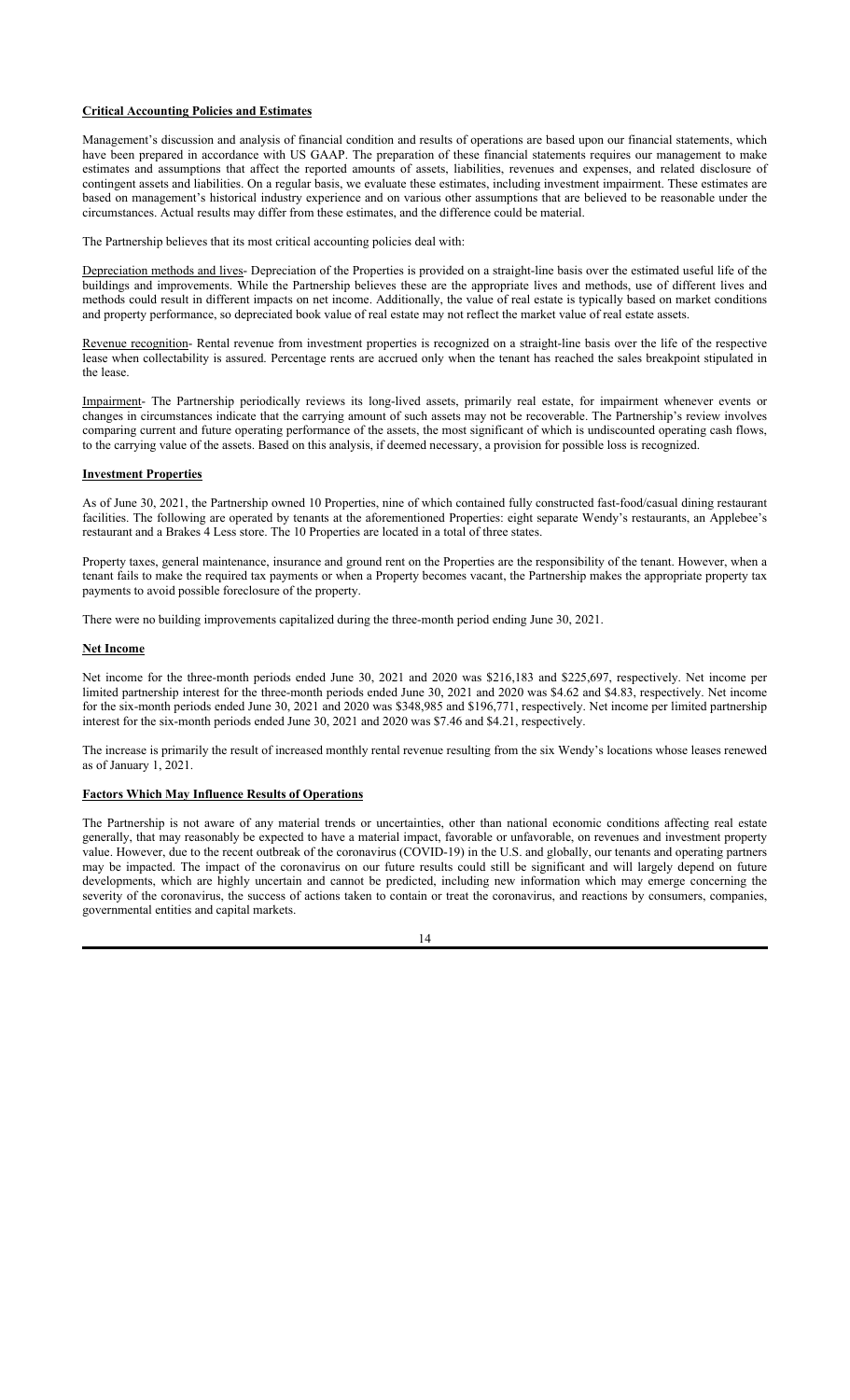#### **Results of Operations**

#### *Three-month period ended June 30, 2021 as compared to the three-month period ended June 30, 2020:*

*Operating Rental Income:* Rental income for the three-month periods ended June 30, 2021 and 2020 was \$357,745 and \$382,504, respectively. The rental income was comprised primarily of monthly lease obligations and includes recognition of annual percentage rents earned year-to-date and adjustments for straight-line rent.

*General and Administrative Expense:* General and administrative expenses for the three-month periods ended June 30, 2021 and 2020 were \$14,365 and \$15,425, respectively. General and administrative expenses were comprised of management expense, state/city registration and annual report filing fees, XBRL outsourced fees, office supplies, printing costs, outside storage expenses, copy/fax costs, postage and shipping expenses, long-distance telephone expenses, website fees, bank fees and state income tax expenses.

*Professional services:* Professional services expenses for the three-month periods ended June 30, 2021 and 2020 were \$32,029 and \$32,845, respectively. Professional services expenses were primarily comprised of investor relations data processing, investor mailings processing, website design, legal, auditing and tax preparation fees, and SEC report conversion and processing fees.

#### *Six-month period ended June 30, 2021 as compared to the six-month period ended June 30, 2020:*

Income from operations for the six-month periods ended June 30, 2021 and 2020 were \$348,985 and \$196,771, respectively. See paragraphs below for further information as to the primary factors that contributed to the variances in operating income and expense items from the 2020 periods to the 2021 periods.

*Operating Rental Income:* Rental income for the six-month periods ended June 30, 2021 and 2021 was \$706,936 and \$602,275, respectively. The rental income was comprised primarily of monthly lease obligations and includes accruals for annual percentage rents earned year-to-date and adjustments for straight line rent. The increase relates primarily to increase monthly rental revenue yearto-date due to the six Wendy's leases that were effective on January 1, 2021. Additionally, the accrual for percentage rents is much lower than in previous years due to the increase in the percentage rent breakpoint for the same six Wendy's whose leases were extended as of January 1, 2021.

*General and Administrative Expense:* General and administrative expenses for the six-month periods ended June 30, 2021 and 2020 were \$42,544 and 47,476, respectively. General and administrative expenses were comprised of management expense, state/city registration and annual report filing fees, office supplies, printing costs, outside storage expenses, copy/fax costs, postage and shipping expenses, long-distance telephone expenses, website fees, bank fees, state income tax expenses and bad debt allowance. The decrease is due primarily to the decrease in state income taxes paid for 2020 and estimates paid for 2021, which are lower than what was paid in 2020.

*Professional services:* Professional services expenses for the six-month periods ended June 30, 2021 and 2020 were \$122,420 and \$137,964, respectively. Professional services expenses were primarily comprised of investor relations data processing, investor mailings processing, website design, legal, auditing and tax preparation fees, and SEC report conversion and processing fees. The decrease year-over-year is due to primarily to lower legal fees. In 2020, our legal fees were higher related to the work on the six Wendy's lease extensions.

#### **Cash Flow Analysis**

Net cash flows provided by operating activities for the six-month periods ended June 30, 2021 and 2020 were \$929,162 and \$693,094, respectively. The increase is attributed to higher net income year over year in addition to lower accrued percentage rents.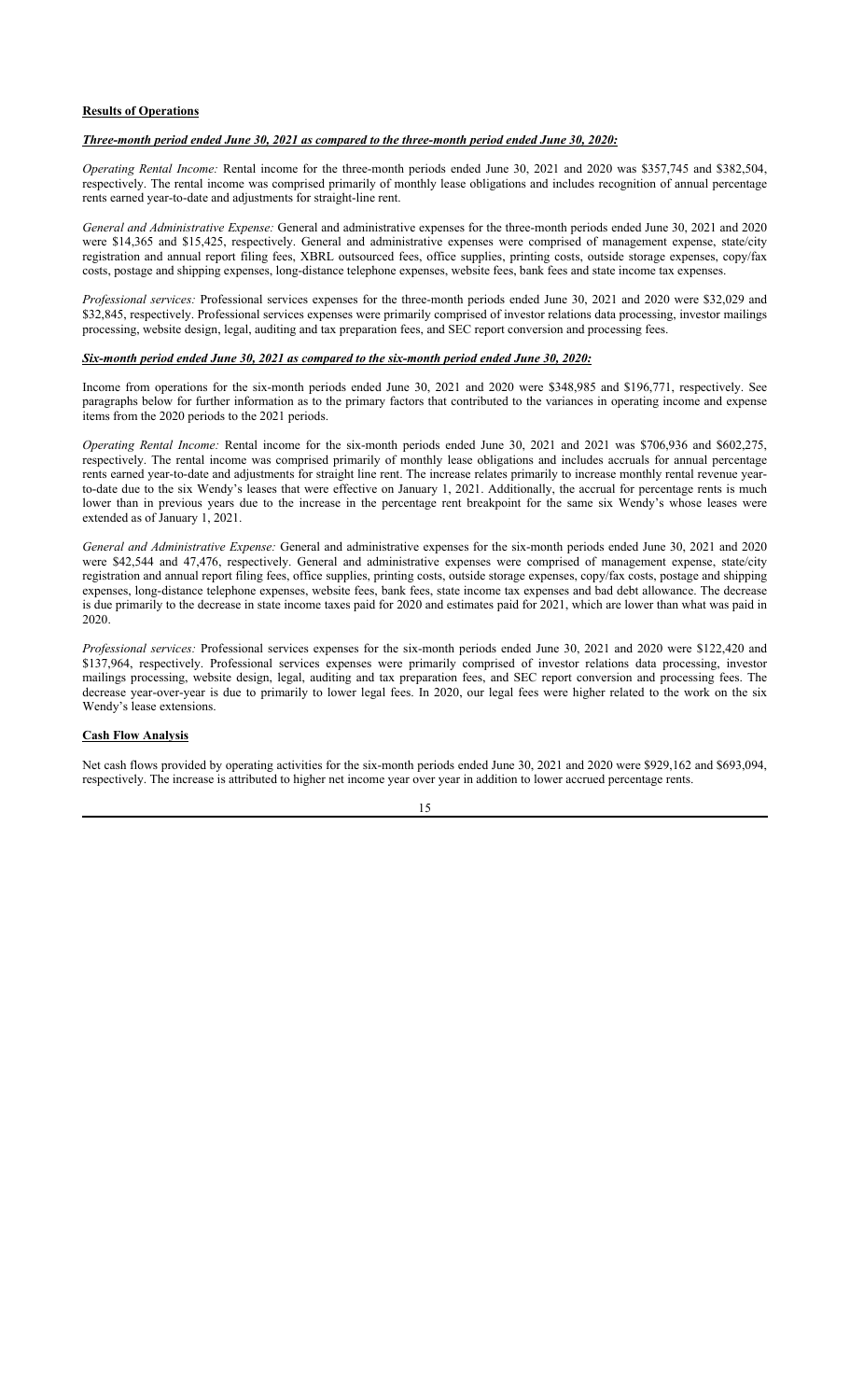Cash flows used in investing activities for the six-month periods ended June 30, 2021 and 2020 were \$0 and \$3,862, respectively. The 2020 amount represents interest earned on the indemnification trust account.

For the six-month period ended June 30, 2021, cash flows used in financing activities was \$801,396 and consisted of aggregate limited partner distributions of \$800,000, and general partner distributions of \$1,396.

For the six-month period ended June 30, 2020, cash flows used in financing activities was \$600,787 and consisted of aggregate limited partner distributions of \$600,000, and general partner distributions of \$787.

#### **Liquidity and Capital Resources**

The Partnership's cash balance was \$200,010 at June 30, 2021. Cash of \$200,000 is anticipated to be used to fund the 2021 second quarter aggregate distribution to limited partners on or about August 16, 2021.

The Partnership's principal demands for liquidity historically have been, and are expected to continue to be, for the payment of operating expenses and distributions. Management anticipates that cash generated through the operations of the Properties and potential sales of Properties will primarily provide the sources for future Partnership liquidity and limited partner distributions of cash flows from operations. The Partnership is in competition with sellers of similar properties to locate suitable purchasers for its Properties. The two primary liquidity risks in the absence of mortgage debt with respect to the on-going operations of the Properties are the Partnership's inability to collect rent receivables and near-term or chronic property vacancies. The amount of cash to be distributed to our limited partners is determined by the General Partner and is dependent on a number of factors, including funds available for payment of distributions, capital expenditures, and taxable income recognition matching, which is primarily attributable to percentage rents and property sales.

As of June 30, 2021, the current ten Properties were 100% leased. In addition, the Partnership collected 100% of its base rent from current operating tenants for the period ended June 30, 2021 and the year ended December 31, 2020, which we believe is a good indication of overall tenant quality and stability.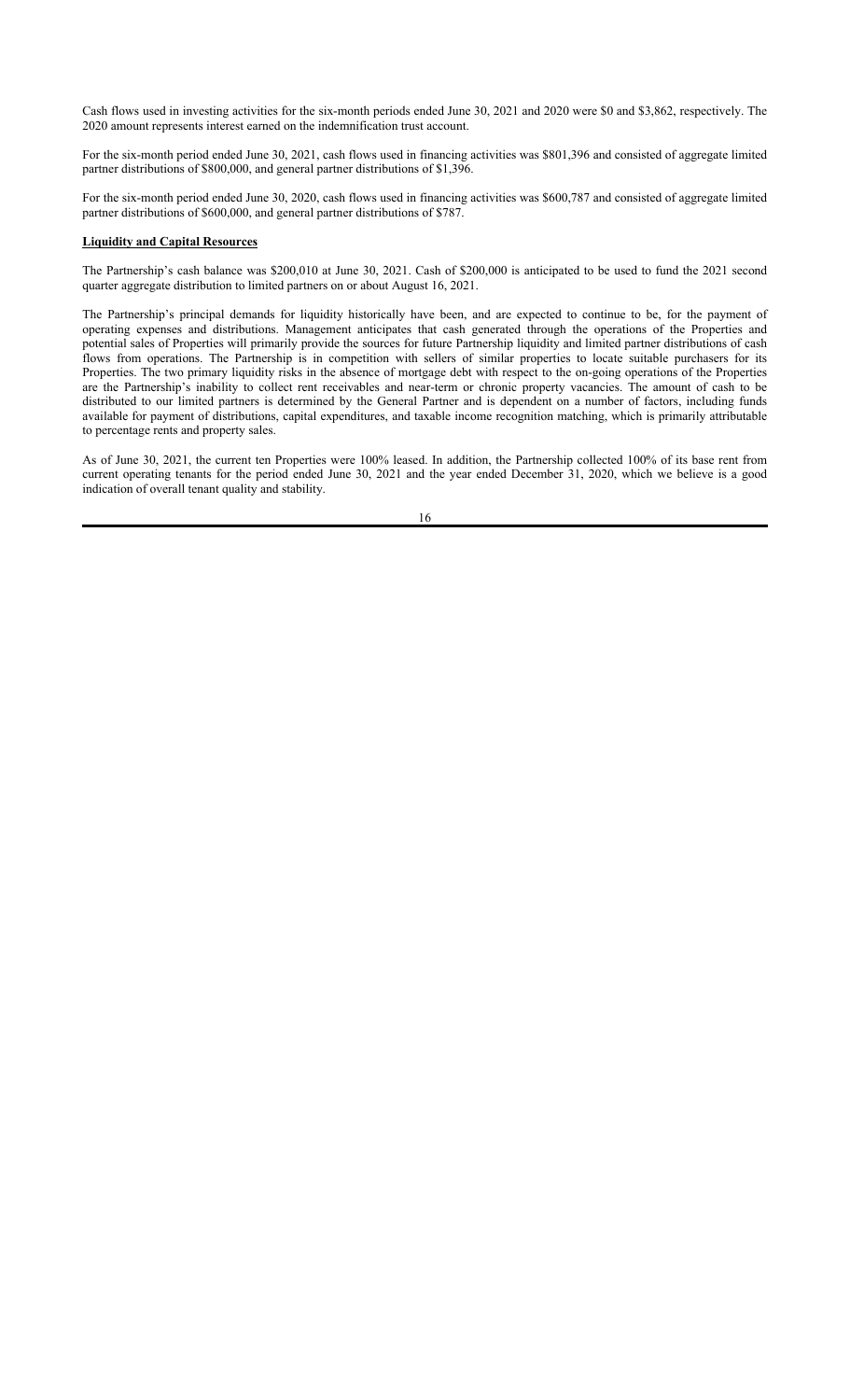### **Item 3. Quantitative and Qualitative Disclosure About Market Risk**

As a smaller reporting company, the Partnership is not required to provide the information required by Item 305 of Regulation S-K.

# **Item 4. Controls and Procedures**

### Controls and Procedures

#### *Controls and Procedures*:

As of June 30, 2021 the Partnership's management, including the persons performing the functions of the Partnership's principal executive officer and principal financial officer, have concluded that the Partnership's disclosure controls and procedures (as defined in Rules 13a-15(e) and 15d-15(e) under the Exchange Act) as of the end of the period covered by this report were effective based on the evaluation of these controls and procedures as required by paragraph (b) of Rule 13a-15 or Rule 15d-15 under the Exchange Act.

#### *Changes in Internal Control over Financial Reporting*:

There has been no change in the Partnership's internal control over financial reporting (as such term is defined in Rules 13a-15(f) and 15d-15(f) under the Exchange Act) that occurred during the fiscal quarter ending June 30, 2021 that has materially affected, or is reasonably likely to materially affect, the Partnership's internal control over financial reporting.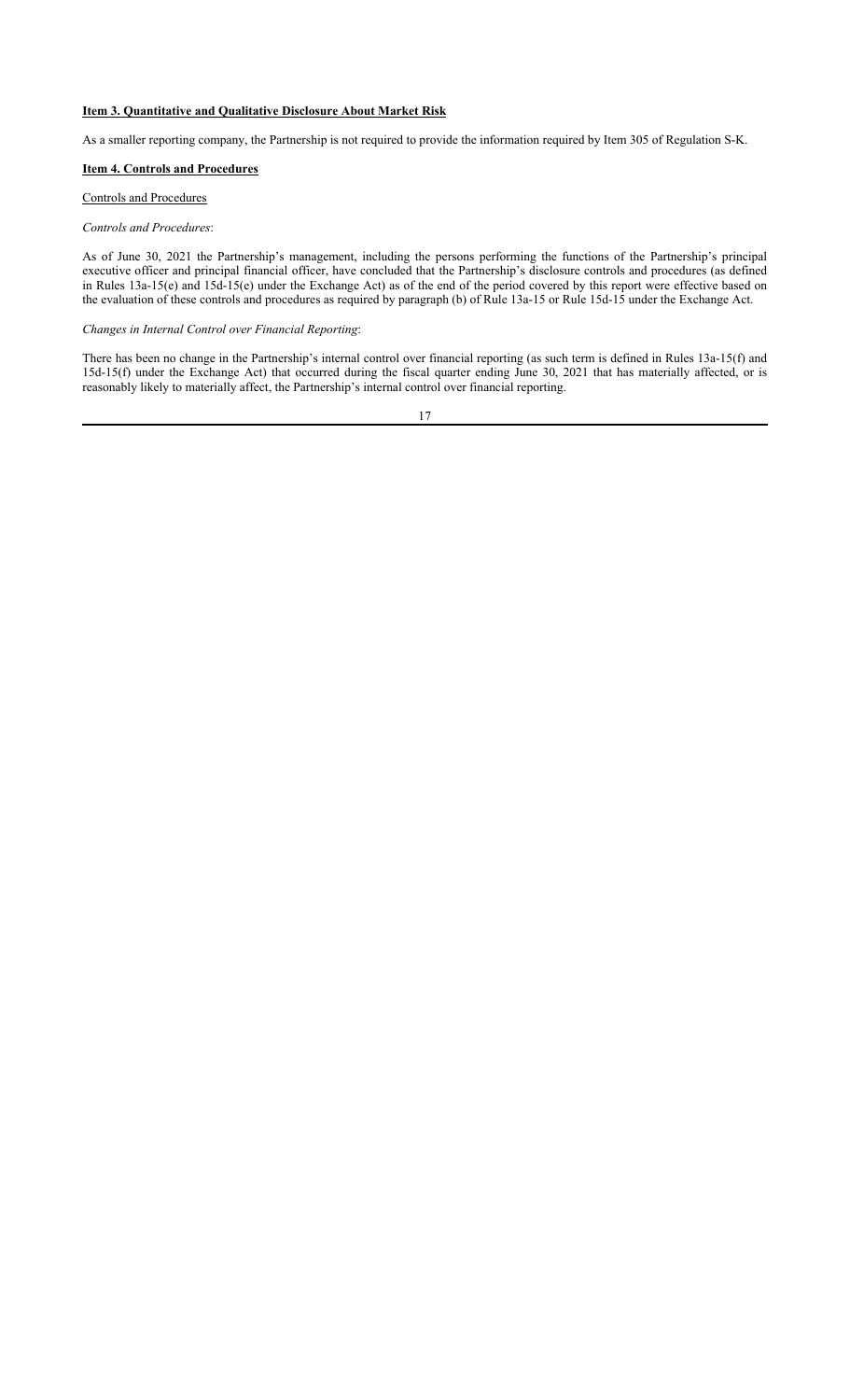### **PART II - OTHER INFORMATION**

#### **Item 1. Legal Proceedings**

As of the date of this report, there are no material pending legal proceedings to which the Partnership is a party.

# **Item 1a. Risk Factors**

Not Applicable.

#### **Item 2. Unregistered Sales of Equity Securities and Use of Proceeds**

None.

**Item 3. Defaults Upon Senior Securities**

None.

#### **Item 4. Mine Safety Disclosures**

Not applicable.

#### **Item 5. Other Information**

None.

#### **Item 6. Exhibits**

- (a) Listing of Exhibits
	- 3.1 Certificate of Limited Partnership dated November 20, 1987, filed as Exhibit 3.7 to the Partnership's Annual Report on Form 10-K filed March 22, 2013, Commission File 0-17686, and incorporated herein by reference.
	- 4.1 Agreement of Limited Partnership dated as of November 20, 1987, amended as of November 25, 1987, and February 20, 1988, filed as Exhibit 3A to Amendment No. 1 to the Partnership's Registration Statement on Form S-11 as filed on February 22, 1988, and incorporated herein by reference.
	- 4.2 Amendments to Amended Agreement of Limited Partnership dated as of June 21, 1988, included as part of Supplement dated August 15, 1988, filed under Rule 424(b)(3), Commission File 0-17686, and incorporated herein by reference.
	- 4.3. Amendment to Amended Agreement of Limited Partnership dated as of February 8, 1993, filed as Exhibit 3.3 to the Partnership's Annual Report on Form 10-K for the year ended December 31, 1992, Commission File 0-17686, and incorporated herein by reference.
	- 4.4 Amendment to Amended Agreement of Limited Partnership dated as of May 26, 1993, filed as Exhibit 3.4 to the Partnership's Annual Report on Form 10-K for the year ended December 31, 1993, Commission File 0-17686, and incorporated herein by reference.
	- 4.5 Amendment to Amended Agreement of Limited Partnership dated as of June 30, 1994, filed as Exhibit 3.5 to the Partnership's Annual Report on Form 10-K for the year ended December 31, 1994, Commission File 0-17686, and incorporated herein by reference.
	- 4.6 Amendment to Amended Agreement of Limited Partnership dated as of November 9, 2009, filed as Exhibit 4.1 to the Partnership's Quarterly Report on Form 10-Q filed November 12, 2009, Commission File 0-17686, and incorporated herein by reference.
	- 4.7 Amendment to Amended Agreement of Limited Partnership dated as of October 22, 2020, filed as Exhibit 4.7 to the Partnership's Quarterly Report on Form 10-Q filed November 13, 2020, Commission File 0-17686, and incorporated herein by reference.
	- 31.1 Sarbanes-Oxley Section 302 Certification
	- 31.2 Sarbanes-Oxley Section 302 Certification
	- 32.1 Certification of Periodic Financial Report Pursuant to 18 U.S.C. Section 1350.
	- 99.1 Correspondence to the Limited Partners, anticipated to be mailed on August 16, 2021, regarding the proposed sale of the Properties and liquidation of the Partnership.
	- 101 The following materials from the Partnership's Quarterly Report on Form 10-Q for the quarter ended, formatted in XBRL (Extensible Business Reporting Language): (i) Unaudited Condensed Balance Sheets at June 30, 2021 and December 31, 2020, (ii) Unaudited Condensed Statements of Income for the three and six month periods ended June 30, 2021 and 2020, (iii) Unaudited Condensed Statement of Cash Flows for the six month periods ended June 30, 2021 and 2020, (iv) Unaudited Condensed Statements of Partners' Capital for the six month periods ended June 30, 2021 and 2020, and (v) Notes to the Unaudited Condensed Financial Statements.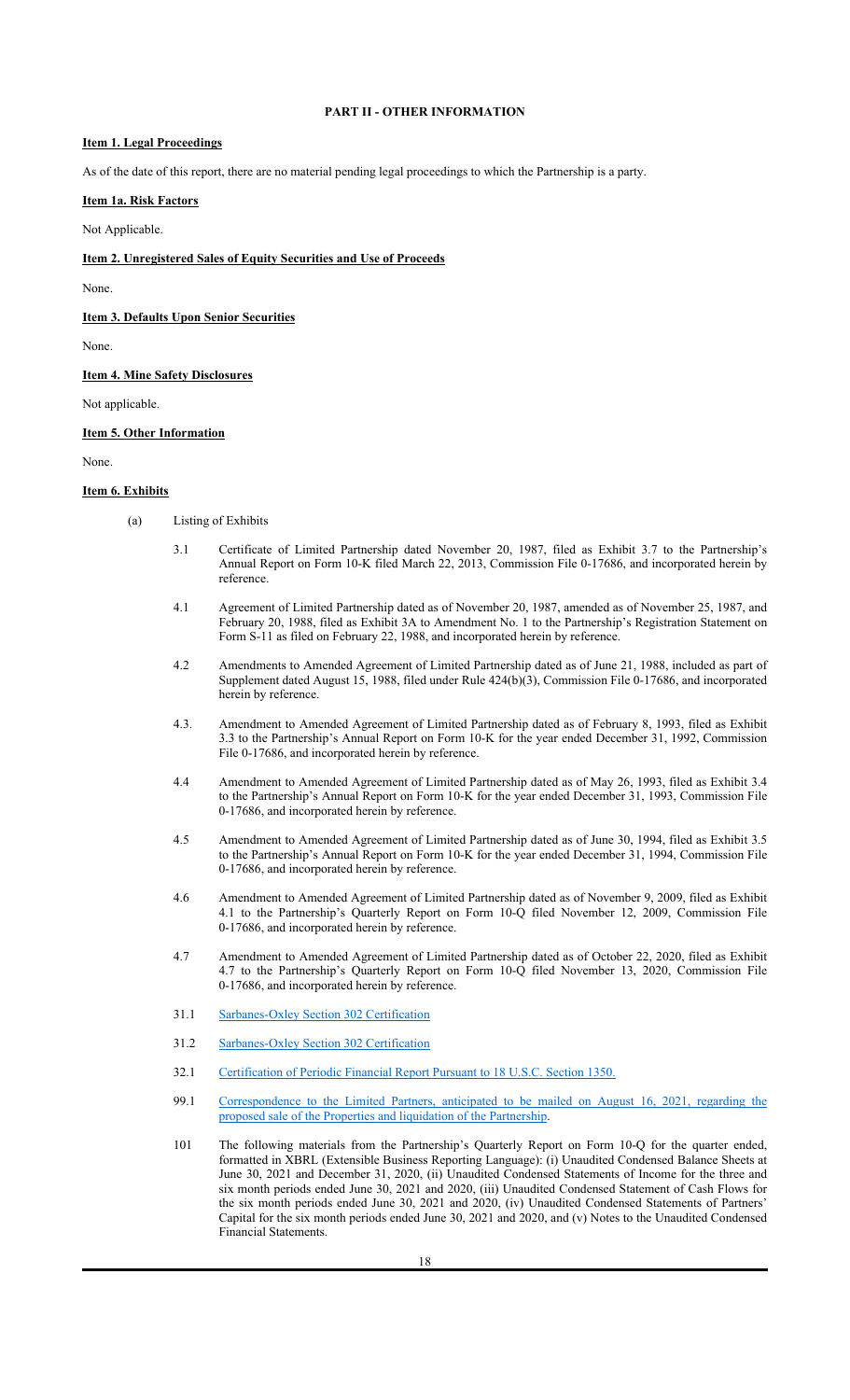# **SIGNATURES**

Pursuant to the requirements of the Securities Exchange Act of 1934, the Registrant has duly caused this report to be signed on its behalf by the undersigned, thereunto duly authorized.

# **DIVALL INSURED INCOME PROPERTIES 2 LIMITED PARTNERSHIP**

By: */s/ Lynette L. DeRose* Lynette L. DeRose (Chief Financial Officer and Duly Authorized Officer of the Partnership)

Date:August 06, 2021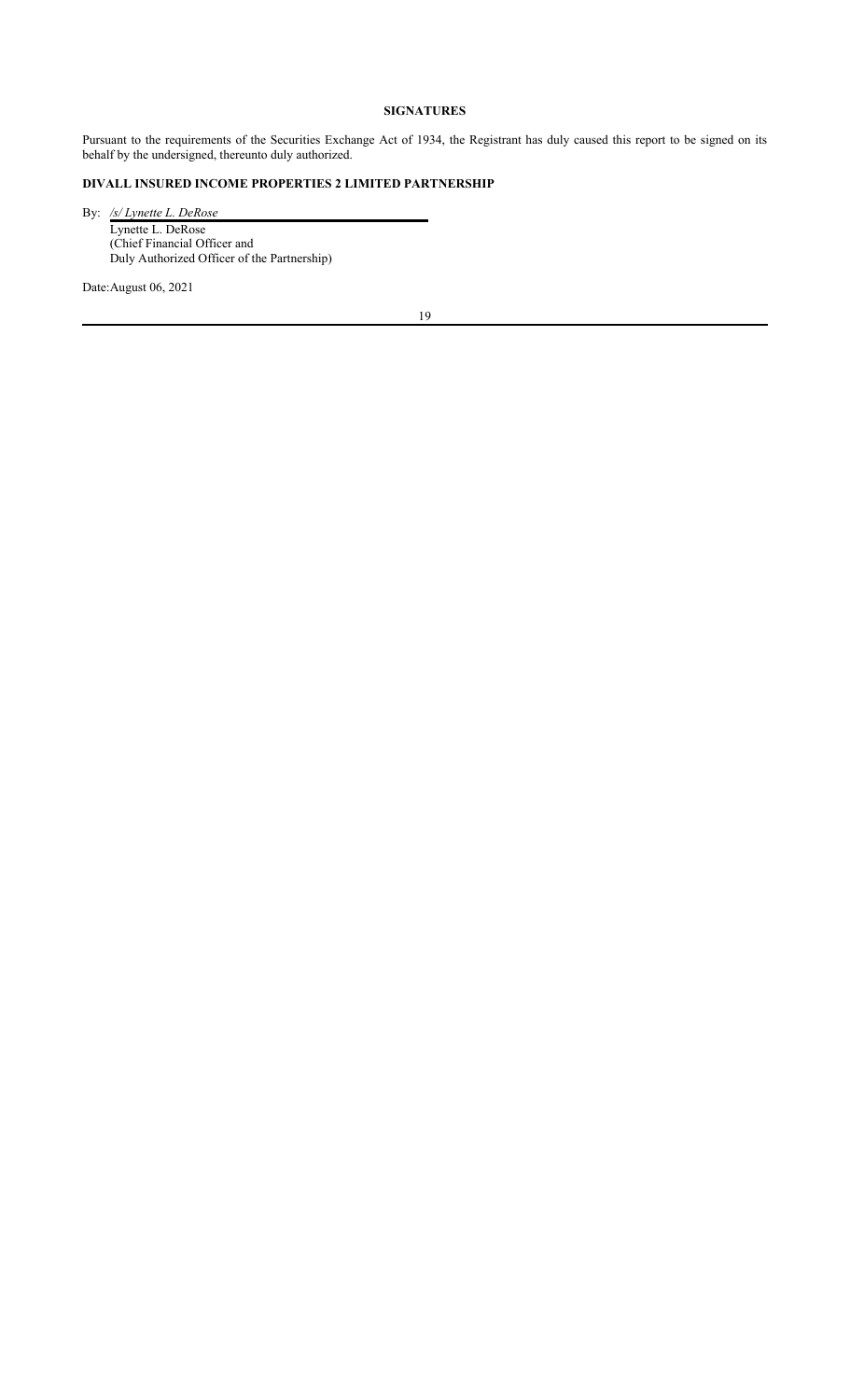**Exhibit 31.1**

### **DIVALL INSURED INCOME PROPERTIES 2 LIMITED PARTNERSHIP**

# **CERTIFICATIONS**

I, Lynette L. DeRose, certify that:

- 1. I have reviewed this quarterly report on Form 10-Q of DiVall Insured Income Properties 2 Limited Partnership;
- 2. Based on my knowledge, this quarterly report does not contain any untrue statement of a material fact or omit to state a material fact necessary to make the statements made, in light of the circumstances under which such statements were made, not misleading with respect to the period covered by this report;
- 3. Based on my knowledge, the financial statements, and other financial information included in this report, fairly present in all material respects the financial condition, results of operations and cash flows of the registrant as of, and for, the periods presented in this report;
- 4. The Registrant's other certifying officer and I are responsible for establishing and maintaining disclosure controls and procedures (as defined in Exchange Act Rules 13a-15(e) and 15d-15(e)) and internal control over financial reporting (as defined in Exchange Act Rules 13a-15(f) and 15d-15(f)) for the registrant and have:
	- a) Designed such disclosure controls and procedures, or caused such disclosure controls and procedures to be designed under our supervision**,** to ensure that material information relating to the registrant, including its consolidated subsidiaries, is made known to us by others within those entities, particularly during the period in which this report is being prepared;
	- b) Designed such internal control over financial reporting, or caused such internal control over financial reporting to be designed under our supervision, to provide reasonable assurance regarding the reliability of financial reporting and the preparation of financial statements for external purposes in accordance with generally accepted accounting principles;
	- c) Evaluated the effectiveness of the registrant's disclosure controls and procedures and presented in this report our conclusions about the effectiveness of the disclosure controls and procedures, as of the end of the period covered by this report based on such evaluation; and
	- d) Disclosed in this report any change in the registrant's internal control over financial reporting that occurred during the registrant's most recent fiscal quarter (the registrant's fourth fiscal quarter in the case of an annual report) that has materially affected, or is reasonably likely to materially affect, the registrant's internal control over financial reporting; and
- 5. The registrant's other certifying officer and I have disclosed, based on our most recent evaluation of internal control over financial reporting, to the registrant's auditors and the audit committee of the registrant's board of directors (or persons performing the equivalent functions):
	- a) All significant deficiencies and material weaknesses in the design or operation of internal control over financial reporting which are reasonably likely to adversely affect the registrant's ability to record, process, summarize and report financial information; and
	- b) Any fraud, whether or not material, that involves management or other employees who have a significant role in the registrant's internal control over financial reporting.

Dated: August 06, 2021 By: /s/ Lynette L. DeRose

Chief Financial Officer of the Partnership (principal financial officer of the registrant)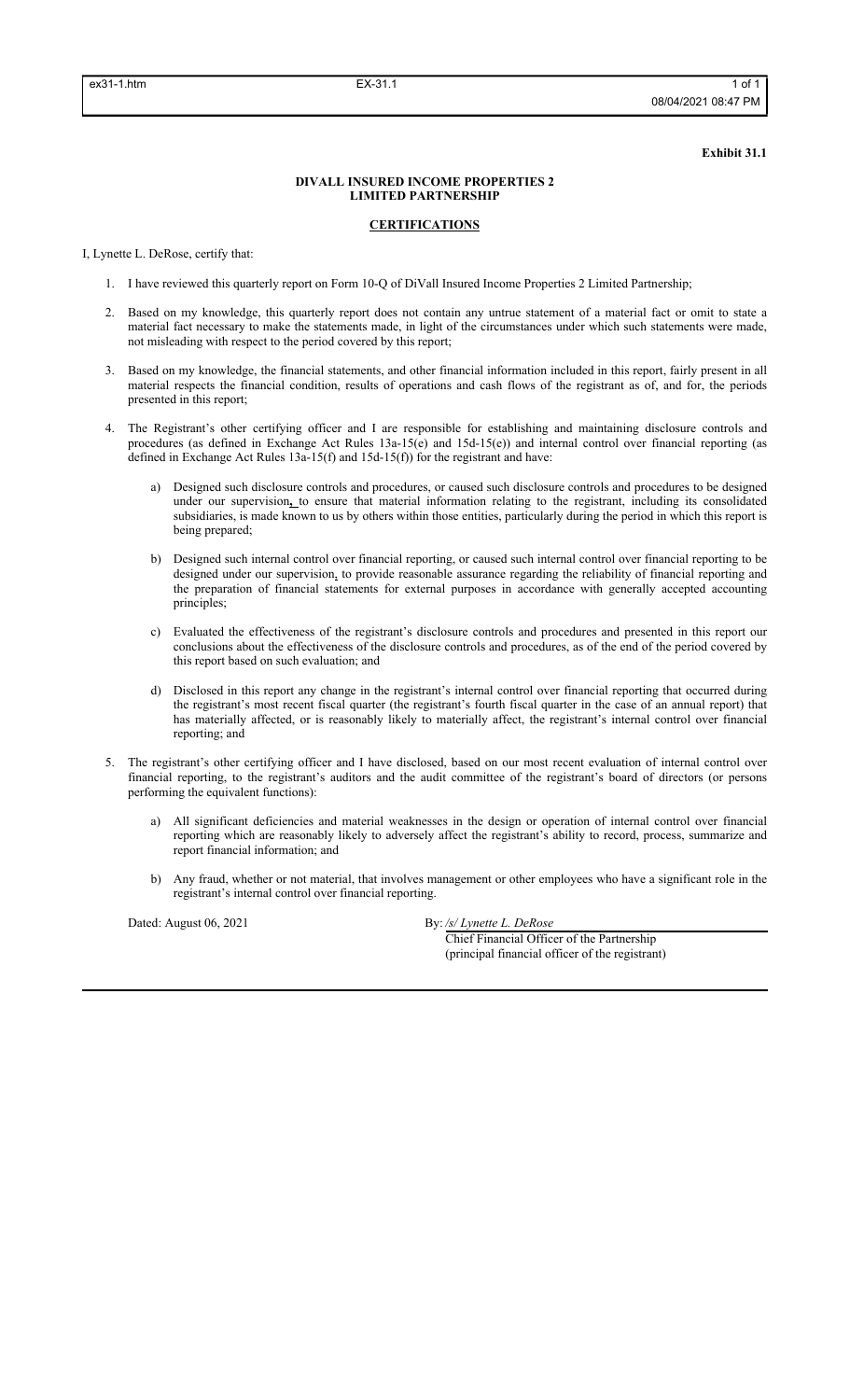**Exhibit 31.2**

#### **DIVALL INSURED INCOME PROPERTIES 2 LIMITED PARTNERSHIP**

# **CERTIFICATIONS**

I, Bruce A. Provo, certify that:

- 1. I have reviewed this quarterly report on Form 10-Q of DiVall Insured Income Properties 2 Limited Partnership;
- 2. Based on my knowledge, this quarterly report does not contain any untrue statement of a material fact or omit to state a material fact necessary to make the statements made, in light of the circumstances under which such statements were made, not misleading with respect to the period covered by this report;
- 3. Based on my knowledge, the financial statements, and other financial information included in this report, fairly present in all material respects the financial condition, results of operations and cash flows of the registrant as of, and for, the periods presented in this report;
- 4. The Registrant's other certifying officer and I are responsible for establishing and maintaining disclosure controls and procedures (as defined in Exchange Act Rules 13a-15(e) and 15d-15(e)) and internal control over financial reporting (as defined in Exchange Act Rules 13a-15(f) and 15d-15(f)) for the registrant and have:
	- a) Designed such disclosure controls and procedures, or caused such disclosure controls and procedures to be designed under our supervision, to ensure that material information relating to the registrant, including its consolidated subsidiaries, is made known to us by others within those entities, particularly during the period in which this report is being prepared;
	- b) Designed such internal control over financial reporting, or caused such internal control over financial reporting to be designed under our supervision, to provide reasonable assurance regarding the reliability of financial reporting and the preparation of financial statements for external purposes in accordance with generally accepted accounting principles;
	- c) Evaluated the effectiveness of the registrant's disclosure controls and procedures and presented in this report our conclusions about the effectiveness of the disclosure controls and procedures, as of the end of the period covered by this report based on such evaluation; and
	- d) Disclosed in this report any change in the registrant's internal control over financial reporting that occurred during the registrant's most recent fiscal quarter (the registrant's fourth fiscal quarter in the case of an annual report) that has materially affected, or is reasonably likely to materially affect, the registrant's internal control over financial reporting; and
- 5. The registrant's other certifying officer and I have disclosed, based on our most recent evaluation of internal control over financial reporting, to the registrant's auditors and the audit committee of the registrant's board of directors (or persons performing the equivalent functions):
	- a) All significant deficiencies and material weaknesses in the design or operation of internal control over financial reporting which are reasonably likely to adversely affect the registrant's ability to record, process, summarize and report financial information; and
	- b) Any fraud, whether or not material, that involves management or other employees who have a significant role in the registrant's internal control over financial reporting.

Dated: August 06, 2021 By: */s/ Bruce A. Provo* 

President, and Chief Executive Officer of The Provo Group, Inc., the General Partner of the Partnership (principal executive officer of the registrant)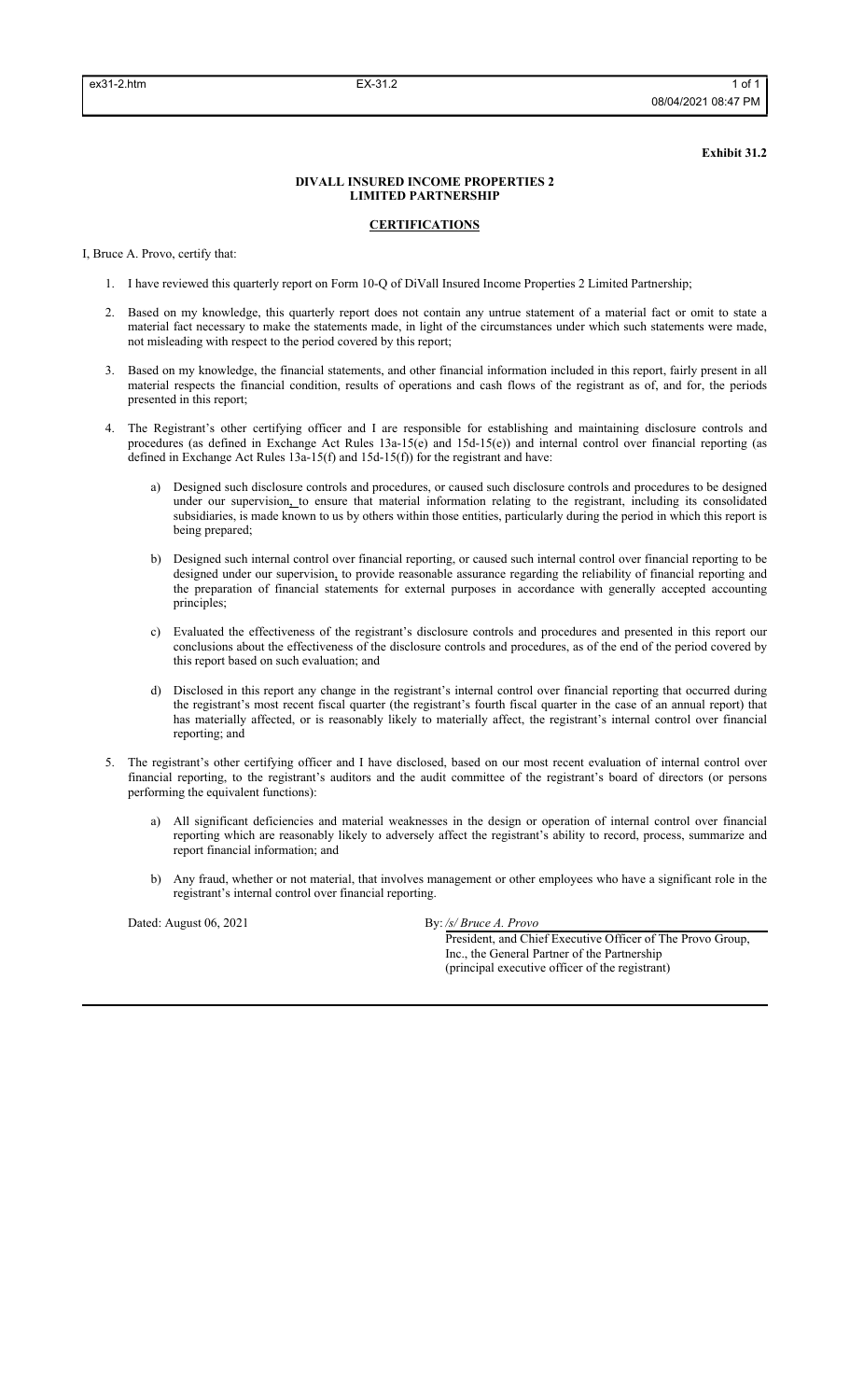**Exhibit 32.1**

#### **DIVALL INSURED INCOME PROPERTIES 2 LIMITED PARTNERSHIP**

#### **Certification of Periodic Financial Report Pursuant to 18 U.S.C. Section 1350**

Pursuant to 18 U.S.C. Section 1350, as adopted pursuant to Section 906 of the Sarbanes-Oxley Act of 2002, the undersigned principal executive officer and principal financial officer of DiVall Insured Income Properties 2 Limited Partnership (the "Company") certify that this Quarterly Report on Form 10-Q of the Company for the period ended June 30, 2021 fully complies with the requirements of Section 13(a) or 15(d) of the Securities Exchange Act of 1934 and that information contained in the report fairly presents, in all material respects, the financial condition and results of operations of the Company.

Dated: August 06, 2021 By: */s/ Lynette L. DeRose* 

Chief Financial Officer of the Partnership (principal financial officer of the registrant)

By: */s/ Bruce A. Provo*

President, and Chief Executive Officer of The Provo Group, Inc., the General Partner of the Partnership (principal executive officer of the registrant)

This certification is made solely for the purpose of 18 U.S.C. Section 1350, subject to the knowledge standard contained therein, and not for any other purpose.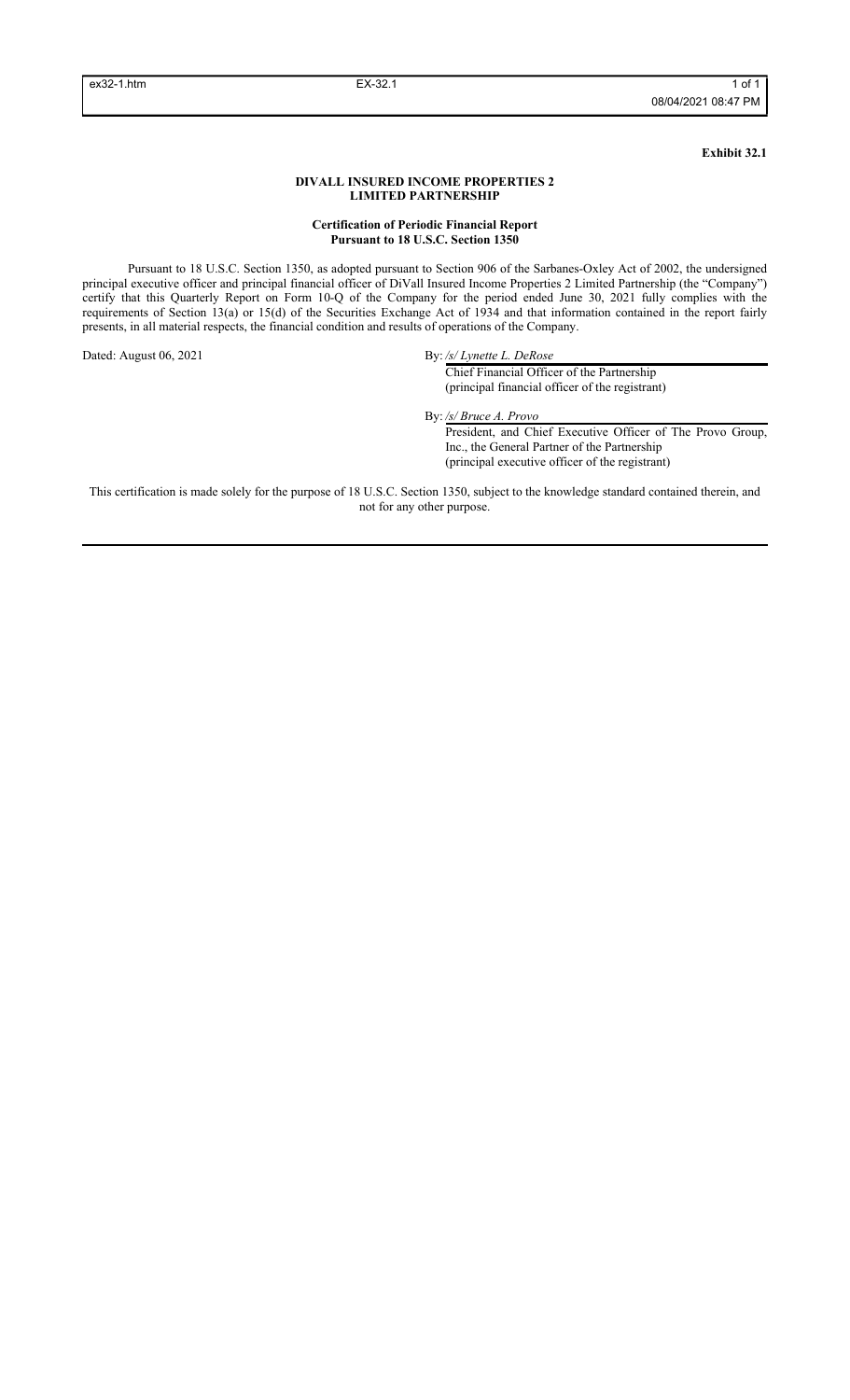**Exhibit 99.1**

# **DiVall Insured Income Properties 2, L.P. Quarterly News**

#### **TWO PROPERTIES LISTED FOR SALE**

We have entered into listing agreements for two properties with limited upside potential except for lower capitalization rates correlating to lower interest rates. The first property is a Wendy's in an "opportunity zone" in<br>Augusta, GA. The second property is our Brakes4Less vision at a re-purposed Wendy's in Augusta, GA, which<br>which was a re-purposed Wendy's in Augusta, GA, which<br>opened two years ago. The Brakes4Less is not a use consistent with our restaurant portfolio.

We would hope to sell these properties in late 2021 or early 2022. The net sales proceeds will be distributed

#### DIRECT DEPOSIT NOW AVAILABLE FOR FUTURE **DISTRIBUTIONS**

Direct deposit to your bank account is now available through ACH (Automated Clearing House).<br>Please send a signed letter of instruction with a voided check attached to Investor Relations (see contact<br>information on page 2). Or you can contact Investor services directly to request a Change of Distribution<br>Option form.

#### **DISTRIBUTION HIGHLIGHTS**

\$200,000 (\$4.32 per unit) will be distributed for the second quarter of 2021 on or about August 16, 2021.

Since the Partnership's initial "investable" capital raise of \$39 million (net of \$7 million of syndication fees) in the late<br>1980's; the Partnership has distributed approximately \$79 million to investors, from both operations and strategic sales.

## **INSIDE THIS ISSUE**

1 Questions & Answers

2 Contact Information

DiVall Insured Income Properties 2, L.P. Page 1 of 2

#### **ADVISORY BOARD MEMBER THOUGHTS**

**August 16, 2021** 

Jesse Small is the largest unitholder of DiVall2 and a Jesuxe Sharini is the targets thin there is provided and a<br>long-serving Advisory Board member. He requested an<br>opportunity to express his simple and unadulterated thoughts to llow limited partners as follows (unedited):

"Over the past 28 years the Advisory Board has watched the following items happen:

- I the following items happen:<br>1. DiVall's finances improve<br>2. DiVall's income stability in
- DiVall's income stability increase

3. DiVall's net asset value per unit improve All these items are directly caused by the stewardship of<br>our general partner.

Great job Bruce take us into the future"<br>JESSE SMALL

Albert Kramer also expressed a desire to comment on his perspective on the partnership's journey toward its current portfolio as follows:

"I have been an investor in the Partnership for 27<br>years and a member of the Advisory Board for most of years and a monitoring in quarterly meetings and<br>conference calls with management, outside counsel and auditors. I concur 100% in Jesse Small's comments. I have seen over the years how Bruce Provo strengthened the Partnership by selling underperforming properties, retaining financially strong tenants, and renegotiating<br>leases with enhanced terms. As an investor, I am extremely pleased with the direction Mr. Provo has provided to the Partnership. ALBERT KRAMER

DIVALL INVESTOR RELATIONS CONTACT<br>INFORMATION:

**MAIL:** DiVall Investor Relations c/o Phoenix American Financial Services, Inc 2401 Kerner Blvd.<br>San Rafael, CA 94901

PHONE: 1-844-932-1769 1-415-485-4553  $FAX:$